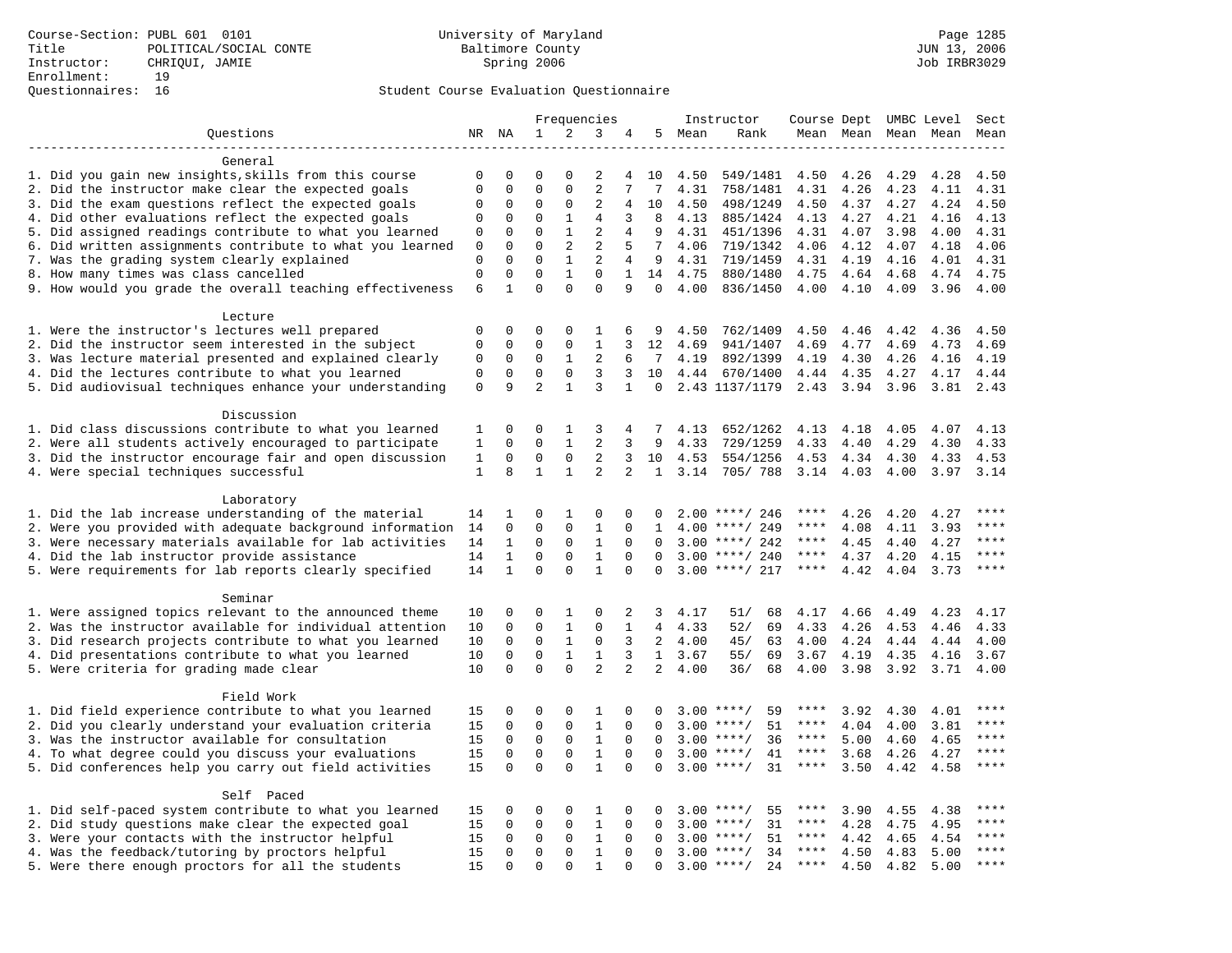| Course-Section: PUBL 601 0101 |                        | University of Maryland                  | Page 1285    |
|-------------------------------|------------------------|-----------------------------------------|--------------|
| Title                         | POLITICAL/SOCIAL CONTE | Baltimore County                        | JUN 13, 2006 |
| Instructor:                   | CHRIOUI, JAMIE         | Spring 2006                             | Job IRBR3029 |
| Enrollment:                   | 19                     |                                         |              |
| Ouestionnaires: 16            |                        | Student Course Evaluation Ouestionnaire |              |

| Credits Earned |          | Cum. GPA      |          |   | Expected Grades | Reasons             |    | Type                        | Majors |                                   |                          |
|----------------|----------|---------------|----------|---|-----------------|---------------------|----|-----------------------------|--------|-----------------------------------|--------------------------|
| $00 - 27$      |          | $0.00 - 0.99$ |          | Α | 8               | Required for Majors |    | Graduate                    |        | Major                             |                          |
| $28 - 55$      | 0        | $1.00 - 1.99$ |          | В | כ               |                     |    |                             |        |                                   |                          |
| $56 - 83$      | $\Omega$ | $2.00 - 2.99$ | $\Omega$ | C | $\Omega$        | General             |    | Under-grad                  | 9      | Non-major                         | $\overline{\phantom{a}}$ |
| $84 - 150$     | 2        | $3.00 - 3.49$ |          | D | $\Omega$        |                     |    |                             |        |                                   |                          |
| Grad.          |          | $3.50 - 4.00$ |          | F | $\Omega$        | Electives           |    |                             |        | #### - Means there are not enough |                          |
|                |          |               |          | Ρ | $\Omega$        |                     |    | responses to be significant |        |                                   |                          |
|                |          |               |          |   | $\Omega$        | Other               | 11 |                             |        |                                   |                          |
|                |          |               |          |   | $\Omega$        |                     |    |                             |        |                                   |                          |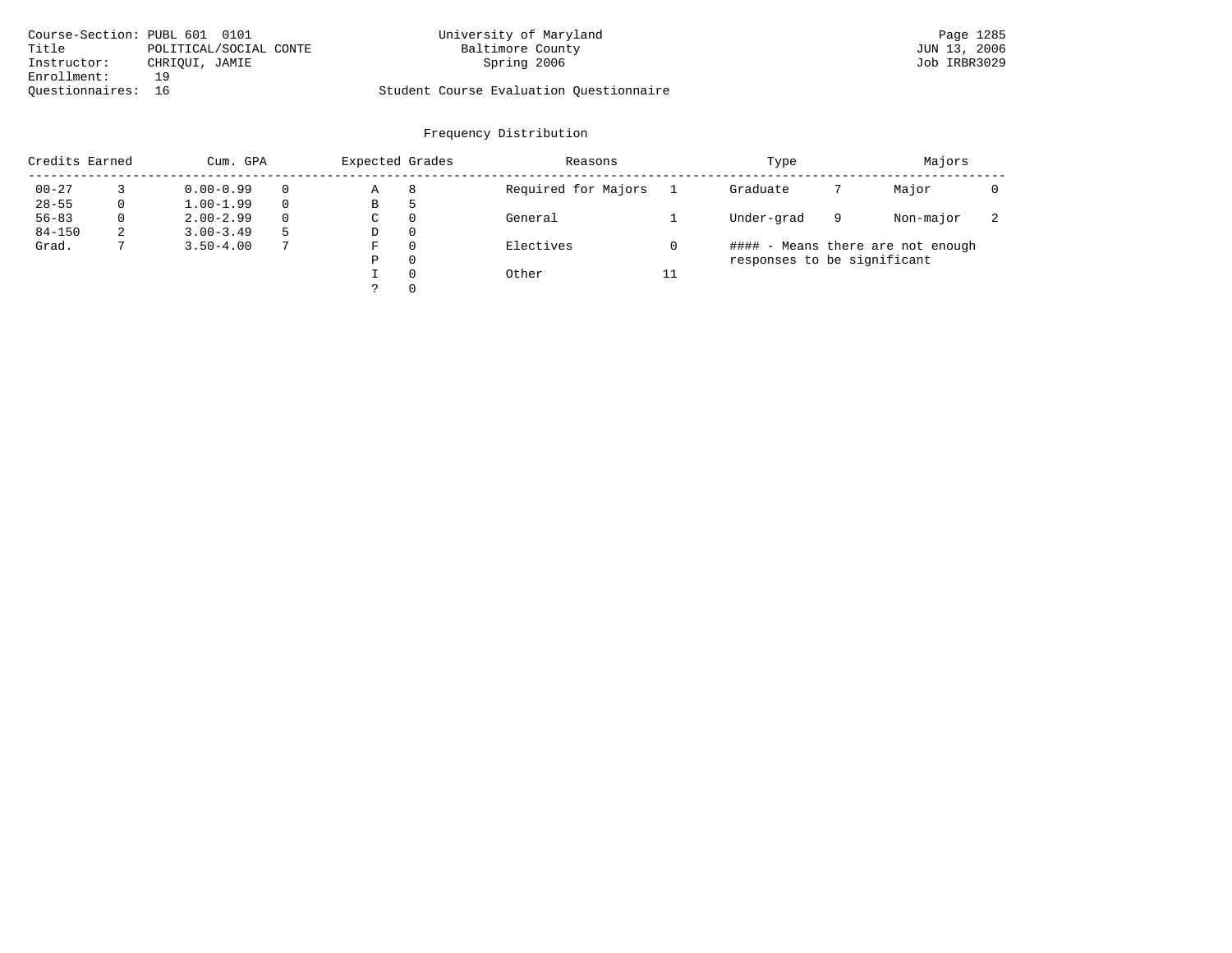|                                                           |                |          |                |                | Frequencies    |              |              |      | Instructor         | Course Dept |           | UMBC Level |      | Sect        |
|-----------------------------------------------------------|----------------|----------|----------------|----------------|----------------|--------------|--------------|------|--------------------|-------------|-----------|------------|------|-------------|
| Ouestions                                                 | NR.            | NA       |                |                | κ              |              | 5.           | Mean | Rank               | Mean Mean   |           | Mean       | Mean | Mean        |
| General                                                   |                |          |                |                |                |              |              |      |                    |             |           |            |      |             |
| 1. Did you gain new insights, skills from this course     | $\Omega$       | $\Omega$ | O              |                |                |              |              |      | 4.14 976/1481      |             | 4.14 4.26 | 4.29       | 4.28 | 4.14        |
| 2. Did the instructor make clear the expected goals       | 0              | $\Omega$ | $\Omega$       | 3              | 8              | 6            |              |      | 3.59 1289/1481     | 3.59        | 4.26      | 4.23       | 4.11 | 3.59        |
| 3. Did the exam questions reflect the expected goals      |                | 6        | $\Omega$       | $\overline{a}$ | $\overline{c}$ |              |              | 3.93 | 962/1249           | 3.93        | 4.37      | 4.27       | 4.24 | 3.93        |
| 4. Did other evaluations reflect the expected goals       |                |          | 0              |                | $\Omega$       |              |              |      | 3.70 1213/1424     | 3.70        | 4.27      | 4.21       | 4.16 | 3.70        |
| 5. Did assigned readings contribute to what you learned   | 1              | $\cap$   |                |                | 5              |              |              |      | 3.38 1145/1396     | 3.38        | 4.07      | 3.98       | 4.00 | 3.38        |
| 6. Did written assignments contribute to what you learned | 1              | $\Omega$ |                | $\overline{4}$ | $\mathfrak{D}$ |              | <sup>8</sup> | 3.76 | 980/1342           | 3.76        | 4.12      | 4.07       | 4.18 | 3.76        |
| 7. Was the grading system clearly explained               | $\mathbf 0$    | $\Omega$ | $\overline{a}$ | $\overline{4}$ | ζ              |              | 6            |      | 3.50 1256/1459     | 3.50        | 4.19      | 4.16       | 4.01 | 3.50        |
| 8. How many times was class cancelled                     | $\overline{2}$ | $\Omega$ | $\Omega$       | $\Omega$       | $\Omega$       |              | 12           | 4.60 | 997/1480           | 4.60        | 4.64      | 4.68       | 4.74 | 4.60        |
| 9. How would you grade the overall teaching effectiveness | $\Omega$       | $\cap$   | $\Omega$       | $\cap$         | ς              |              | 13           | 4.45 | 403/1450           | 4.45        | 4.10      | 4.09       | 3.96 | 4.45        |
| Lecture                                                   |                |          |                |                |                |              |              |      |                    |             |           |            |      |             |
| 1. Were the instructor's lectures well prepared           |                |          | O              | $\Omega$       | 6              |              | 12           |      | 4.27 1019/1409     | 4.27        | 4.46      | 4.42       | 4.36 | 4.27        |
| 2. Did the instructor seem interested in the subject      |                |          | $\Omega$       | $\Omega$       |                | 4            | 16           | 4.64 | 997/1407           | 4.64        | 4.77      | 4.69       | 4.73 | 4.64        |
| 3. Was lecture material presented and explained clearly   | $\mathbf 0$    | $\Omega$ | $\Omega$       |                | 3              |              | 10           | 4.14 | 938/1399           | 4.14        | 4.30      | 4.26       | 4.16 | 4.14        |
| 4. Did the lectures contribute to what you learned        | 0              | $\Omega$ | $\Omega$       |                | 3              | 6            | 11           | 4.18 | 921/1400           | 4.18        | 4.35      | 4.27       | 4.17 | 4.18        |
| 5. Did audiovisual techniques enhance your understanding  | $\overline{a}$ |          | $\Omega$       |                | ศ              |              | 5.           | 3.81 | 753/1179           | 3.81        | 3.94      | 3.96       | 3.81 | 3.81        |
| Discussion                                                |                |          |                |                |                |              |              |      |                    |             |           |            |      |             |
| 1. Did class discussions contribute to what you learned   | 2              | $\Omega$ |                |                |                |              | 8            | 3.90 | 797/1262           | 3.90        | 4.18      | 4.05       | 4.07 | 3.90        |
| 2. Were all students actively encouraged to participate   | 2              | $\Omega$ |                | $\mathbf 0$    | $\mathbf 0$    | 4            | 15           | 4.60 | 509/1259           | 4.60        | 4.40      | 4.29       | 4.30 | 4.60        |
| 3. Did the instructor encourage fair and open discussion  | 2              | 0        | $\Omega$       | $\mathbf 0$    |                |              | 16           | 4.70 | 428/1256           | 4.70        | 4.34      | 4.30       | 4.33 | 4.70        |
| 4. Were special techniques successful                     | 3              | 8        | $\mathfrak{D}$ | 1              | $\mathfrak{D}$ | $\mathbf{1}$ | 5            | 3.55 | 596/788            | 3.55        | 4.03      | 4.00       | 3.97 | 3.55        |
| Seminar                                                   |                |          |                |                |                |              |              |      |                    |             |           |            |      |             |
| 1. Were assigned topics relevant to the announced theme   | 21             | $\Omega$ | $\Omega$       | 0              | $\Omega$       |              |              |      | 68<br>$5.00$ ****/ | ****        | 4.66      | 4.49       | 4.23 | ****        |
| 2. Was the instructor available for individual attention  | 21             | $\Omega$ | 0              | $\mathbf 0$    | $\Omega$       | $\Omega$     |              |      | 69<br>$5.00$ ****/ | $***$ * *   | 4.26      | 4.53       | 4.46 | ****        |
| 3. Did research projects contribute to what you learned   | 21             |          | $\cap$         | $\cap$         | $\cap$         | $\cap$       |              |      | $5.00$ ****/<br>63 | ****        | 4.24      | 4.44       | 4.44 | $***$ * * * |

| Credits Earned |          | Cum. GPA      |          |    | Expected Grades | Reasons             |    | Type                        |    | Majors                            |  |
|----------------|----------|---------------|----------|----|-----------------|---------------------|----|-----------------------------|----|-----------------------------------|--|
| $00 - 27$      |          | $0.00 - 0.99$ |          | A  | 6               | Required for Majors |    | Graduate                    | 14 | Major                             |  |
| $28 - 55$      | 0        | $1.00 - 1.99$ | $\Omega$ | в  | 10              |                     |    |                             |    |                                   |  |
| $56 - 83$      | 0        | $2.00 - 2.99$ | $\Omega$ | C  | $\Omega$        | General             |    | Under-grad                  | 8  | Non-major                         |  |
| $84 - 150$     | $\Omega$ | $3.00 - 3.49$ |          | D  | 0               |                     |    |                             |    |                                   |  |
| Grad.          | 14       | $3.50 - 4.00$ | 6        | F. | $\Omega$        | Electives           |    |                             |    | #### - Means there are not enough |  |
|                |          |               |          | Ρ  | $\Omega$        |                     |    | responses to be significant |    |                                   |  |
|                |          |               |          |    |                 | Other               | 13 |                             |    |                                   |  |
|                |          |               |          |    |                 |                     |    |                             |    |                                   |  |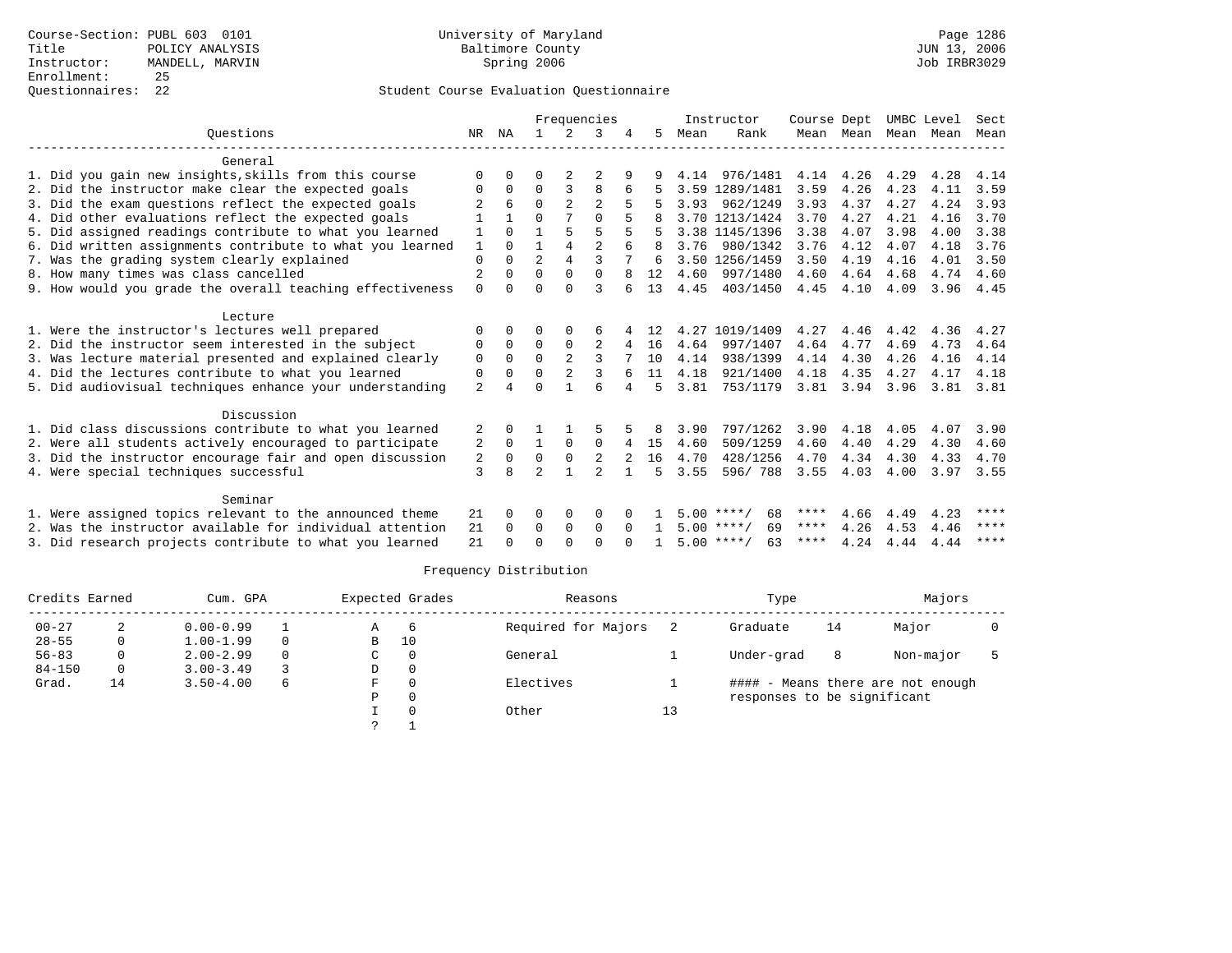|                                                                                                                      |                  |                         |                            |                     | Frequencies       |                |                         |          | Instructor                               | Course Dept UMBC Level |                |              |              | Sect         |
|----------------------------------------------------------------------------------------------------------------------|------------------|-------------------------|----------------------------|---------------------|-------------------|----------------|-------------------------|----------|------------------------------------------|------------------------|----------------|--------------|--------------|--------------|
| Ouestions                                                                                                            |                  | NR NA                   | $\mathbf{1}$               | 2                   | 3                 | 4              |                         | 5 Mean   | Rank                                     |                        | Mean Mean      |              | Mean Mean    | Mean         |
|                                                                                                                      |                  |                         |                            |                     |                   |                |                         |          |                                          |                        |                |              |              |              |
| General                                                                                                              |                  |                         |                            |                     |                   |                |                         |          |                                          |                        |                |              |              |              |
| 1. Did you gain new insights, skills from this course                                                                | 0                | 0<br>$\mathbf 0$        | 0<br>$\mathbf{0}$          | 0<br>$\Omega$       | 0<br>$\mathbf{1}$ | 8              | 8                       | 4.50     | 549/1481                                 | 4.50                   | 4.26           | 4.29         | 4.28         | 4.50         |
| 2. Did the instructor make clear the expected goals                                                                  | $\mathbf 0$      |                         | $\mathbf{0}$               | $\mathbf 0$         | $\mathsf 0$       |                | 8<br>11                 | 4.44     | 617/1481                                 | 4.44                   | 4.26           | 4.23         | 4.11         | 4.44<br>4.69 |
| 3. Did the exam questions reflect the expected goals                                                                 | 0                | 0                       | $\mathbf 0$                |                     |                   |                |                         | 4.69     | 310/1249                                 | 4.69                   | 4.37           | 4.27         | 4.24         |              |
| 4. Did other evaluations reflect the expected goals                                                                  | 0                | 2<br>$\mathbf{1}$       | $\overline{2}$             | $\mathbf{1}$<br>3   | $\mathbf{1}$<br>5 | 6<br>4         | 6<br>$\mathbf{1}$       | 4.21     | 784/1424                                 | 4.21<br>2.93           | 4.27           | 4.21         | 4.16<br>4.00 | 4.21         |
| 5. Did assigned readings contribute to what you learned<br>6. Did written assignments contribute to what you learned | 0                | 3                       | $\mathbf 0$                | $\mathbf 0$         | 0                 | 6              | 7                       | 4.54     | 2.93 1317/1396<br>283/1342               | 4.54                   | 4.07<br>4.12   | 3.98<br>4.07 | 4.18         | 2.93<br>4.54 |
| 7. Was the grading system clearly explained                                                                          | 0<br>$\mathbf 0$ | $\Omega$                | $\Omega$                   | $\mathbf{1}$        | $\overline{2}$    |                | 8                       | 4.25     | 775/1459                                 | 4.25                   | 4.19           | 4.16         | 4.01         | 4.25         |
| 8. How many times was class cancelled                                                                                | $\mathbf 0$      | $\Omega$                | $\Omega$                   | $\Omega$            | $\Omega$          | 5              | 11                      | 4.69     | 936/1480                                 | 4.69                   | 4.64           | 4.68         | 4.74         | 4.69         |
| 9. How would you grade the overall teaching effectiveness                                                            | $\overline{4}$   | $\Omega$                | $\Omega$                   | $\Omega$            | $\overline{a}$    | 7              | 3                       | 4.08     | 792/1450                                 | 4.08                   | 4.10           | 4.09         | 3.96         | 4.08         |
|                                                                                                                      |                  |                         |                            |                     |                   |                |                         |          |                                          |                        |                |              |              |              |
| Lecture                                                                                                              |                  |                         |                            |                     |                   |                |                         |          |                                          |                        |                |              |              |              |
| 1. Were the instructor's lectures well prepared                                                                      | 1                | $\mathbf 0$             | $\mathbf{0}$               | $\mathbf 0$         | 1                 | 1              | 13                      | 4.80     | 334/1409                                 | 4.80                   | 4.46           | 4.42         | 4.36         | 4.80         |
| 2. Did the instructor seem interested in the subject                                                                 | 1                | 0                       | $\mathbf{0}$               | $\mathbf 0$         | $\mathbf{1}$      | $\mathbf{1}$   | 13                      | 4.80     | 728/1407                                 | 4.80                   | 4.77           | 4.69         | 4.73         | 4.80         |
| 3. Was lecture material presented and explained clearly                                                              | 1                | 0                       | $\mathbf 0$                | 2                   | 3                 | 5              | 5                       |          | 3.87 1115/1399                           | 3.87                   | 4.30           | 4.26         | 4.16         | 3.87         |
| 4. Did the lectures contribute to what you learned                                                                   | 1                | $\mathbf 0$             | $\mathsf 0$                | $\mathsf{O}$        | $\overline{2}$    | 3              | 10                      | 4.53     | 561/1400                                 | 4.53                   | 4.35           | 4.27         | 4.17         | 4.53         |
| 5. Did audiovisual techniques enhance your understanding                                                             | $\mathbf{1}$     | $\overline{2}$          | $\Omega$                   | $\mathbf{1}$        | $\overline{4}$    | 3              | 5                       | 3.92     | 671/1179                                 | 3.92                   | 3.94 3.96      |              | 3.81         | 3.92         |
|                                                                                                                      |                  |                         |                            |                     |                   |                |                         |          |                                          |                        |                |              |              |              |
| Discussion                                                                                                           |                  |                         |                            |                     |                   |                |                         |          |                                          |                        |                |              |              |              |
| 1. Did class discussions contribute to what you learned                                                              | 4                | 0                       | 1                          | 0                   | 1                 | 6              | 4                       | 4.00     | 708/1262                                 | 4.00                   | 4.18           | 4.05         | 4.07         | 4.00         |
| 2. Were all students actively encouraged to participate                                                              | 4                | 0                       | $\mathbf{0}$               | 1                   | 1                 | 5              | 5                       | 4.17     | 836/1259                                 | 4.17                   | 4.40           | 4.29         | 4.30         | 4.17         |
| 3. Did the instructor encourage fair and open discussion                                                             | 4                | $\mathbf 0$             | $\mathbf 0$                | $\mathbf{1}$        | 1                 | $\overline{4}$ | 6                       | 4.25     | 773/1256                                 | 4.25                   | 4.34           | 4.30         | 4.33         | 4.25         |
| 4. Were special techniques successful                                                                                | $\overline{4}$   | 8                       | $\Omega$                   | $\Omega$            | $\overline{a}$    | $\mathbf{1}$   |                         | 1, 3.75  | 533/788                                  | 3.75                   | 4.03           | 4.00         | 3.97 3.75    |              |
| Laboratory                                                                                                           |                  |                         |                            |                     |                   |                |                         |          |                                          |                        |                |              |              |              |
| 1. Did the lab increase understanding of the material                                                                | 9                | 0                       | 1                          | $\mathbf 0$         | 3                 | 3              | $\Omega$                | 3.14     | 237/ 246                                 |                        | 3.14 4.26      | 4.20         | 4.27         | 3.14         |
| 2. Were you provided with adequate background information                                                            | 9                | $\mathbf 0$             | $\mathbf{0}$               | $\mathbf 0$         | $\sqrt{2}$        | 3              | 2                       | 4.00     | 145/249                                  | 4.00                   | 4.08           | 4.11         | 3.93         | 4.00         |
| 3. Were necessary materials available for lab activities                                                             | 9                | $\Omega$                | $\Omega$                   | $\Omega$            | $\mathbf{1}$      | $\overline{2}$ |                         | 4, 4, 43 | 137/ 242                                 | 4.43                   | 4.45           | 4.40         | 4.27         | 4.43         |
| 4. Did the lab instructor provide assistance                                                                         | 10               | $\Omega$                | $\mathbf 0$                | $\mathbf 0$         | $\mathbf{1}$      | 3              |                         | 2, 4.17  | 154/240                                  |                        | 4.17 4.37 4.20 |              | 4.15         | 4.17         |
| 5. Were requirements for lab reports clearly specified                                                               | 9                | 2                       | $\Omega$                   | $\mathbf{1}$        | $\overline{2}$    | $\overline{a}$ | $\Omega$                | 3.20     | 189/ 217                                 | 3.20                   | 4.42           | 4.04         | 3.73         | 3.20         |
|                                                                                                                      |                  |                         |                            |                     |                   |                |                         |          |                                          |                        |                |              |              |              |
| Seminar                                                                                                              |                  |                         |                            |                     |                   |                |                         |          |                                          |                        |                |              |              |              |
| 1. Were assigned topics relevant to the announced theme                                                              | 13               | 0                       | $\mathbf 0$                | $\mathbf 0$         | $\mathbf 0$       | 1              | 2                       | 4.67     | $***/$<br>68                             |                        | 4.66           | 4.49         | 4.23         | ****         |
| 2. Was the instructor available for individual attention                                                             | 13               | $\mathbf{1}$            | $\mathbf 0$                | $\mathbf 0$         | $\mathbf 0$       | $\Omega$       | 2                       | 5.00     | 69<br>$***/$                             | ****                   | 4.26           | 4.53         | 4.46         |              |
| 4. Did presentations contribute to what you learned                                                                  | 13               | $\mathbf{1}$            | $\mathbf{0}$               | $\mathbf 0$         | $\mathbf{0}$      | $\mathbf{1}$   | 1                       | 4.50     | 69<br>$***/$                             | ****                   | 4.19           | 4.35         | 4.16         | $***$        |
| 5. Were criteria for grading made clear                                                                              | 14               | $\mathbf{1}$            | $\Omega$                   | $\Omega$            | $\Omega$          | $\Omega$       | $\mathbf{1}$            |          | $5.00$ ****/<br>68                       | $***$ * * *            | 3.98           | 3.92         | 3.71         | $***$        |
| Field Work                                                                                                           |                  |                         |                            |                     |                   |                |                         |          |                                          |                        |                |              |              |              |
| 1. Did field experience contribute to what you learned                                                               | 15               | 0                       | 0                          | 1                   | 0                 | 0              | 0                       |          | $2.00$ ****/<br>59                       | ****                   | 3.92           | 4.30         | 4.01         |              |
| 2. Did you clearly understand your evaluation criteria                                                               | 15               | 0                       | $\mathbf 0$                | $\mathbf 0$         | $\mathbf{0}$      | $\mathbf{1}$   | $\Omega$                |          | $4.00$ ****/<br>51                       | ****                   | 4.04           | 4.00         | 3.81         | ****         |
| 3. Was the instructor available for consultation                                                                     | 15               | $\mathbf 0$             | $\mathsf{O}\xspace$        | $\mathsf{O}\xspace$ | $\mathsf 0$       | $\mathbf{1}$   | $\Omega$                |          | $4.00$ ****/<br>36                       | $***$ * * *            | 5.00           | 4.60         | 4.65         | $***$        |
| 4. To what degree could you discuss your evaluations                                                                 | 15               | $\mathbf 0$             | $\mathbf 0$                | $\mathbf 0$         | $\mathbf{0}$      | $\mathbf{1}$   | $\Omega$                |          | $4.00$ ****/<br>41                       | $***$ * * *            | 3.68           | 4.26         | 4.27         | $***$        |
| 5. Did conferences help you carry out field activities                                                               | 15               | $\Omega$                | $\Omega$                   | $\Omega$            | $\Omega$          | $\mathbf{1}$   | $\Omega$                |          | 31<br>$4.00$ ****/                       | $***$ * * *            | 3.50           | 4.42         | 4.58         | ****         |
|                                                                                                                      |                  |                         |                            |                     |                   |                |                         |          |                                          |                        |                |              |              |              |
| Self Paced                                                                                                           |                  |                         |                            |                     |                   |                |                         |          |                                          |                        |                |              |              |              |
| 1. Did self-paced system contribute to what you learned                                                              | 15               | $\Omega$<br>$\mathbf 0$ | $\mathbf 0$<br>$\mathbf 0$ | 0<br>$\mathbf 0$    | 1<br>$\mathbf 0$  | $\Omega$       | $\Omega$<br>$\mathbf 0$ |          | $3.00$ ****/<br>55<br>$4.00$ ****/<br>31 | ****<br>****           | 3.90           | 4.55         | 4.38         | $***$        |
| 2. Did study questions make clear the expected goal                                                                  | 15               | $\Omega$                | $\Omega$                   | $\Omega$            | $\Omega$          | $\mathbf{1}$   | $\Omega$                |          | 51                                       | ****                   | 4.28           | 4.75         | 4.95         | $***$ *      |
| 3. Were your contacts with the instructor helpful                                                                    | 15               |                         |                            |                     |                   | $\mathbf{1}$   |                         |          | $4.00$ ****/                             |                        | 4.42           | 4.65         | 4.54         |              |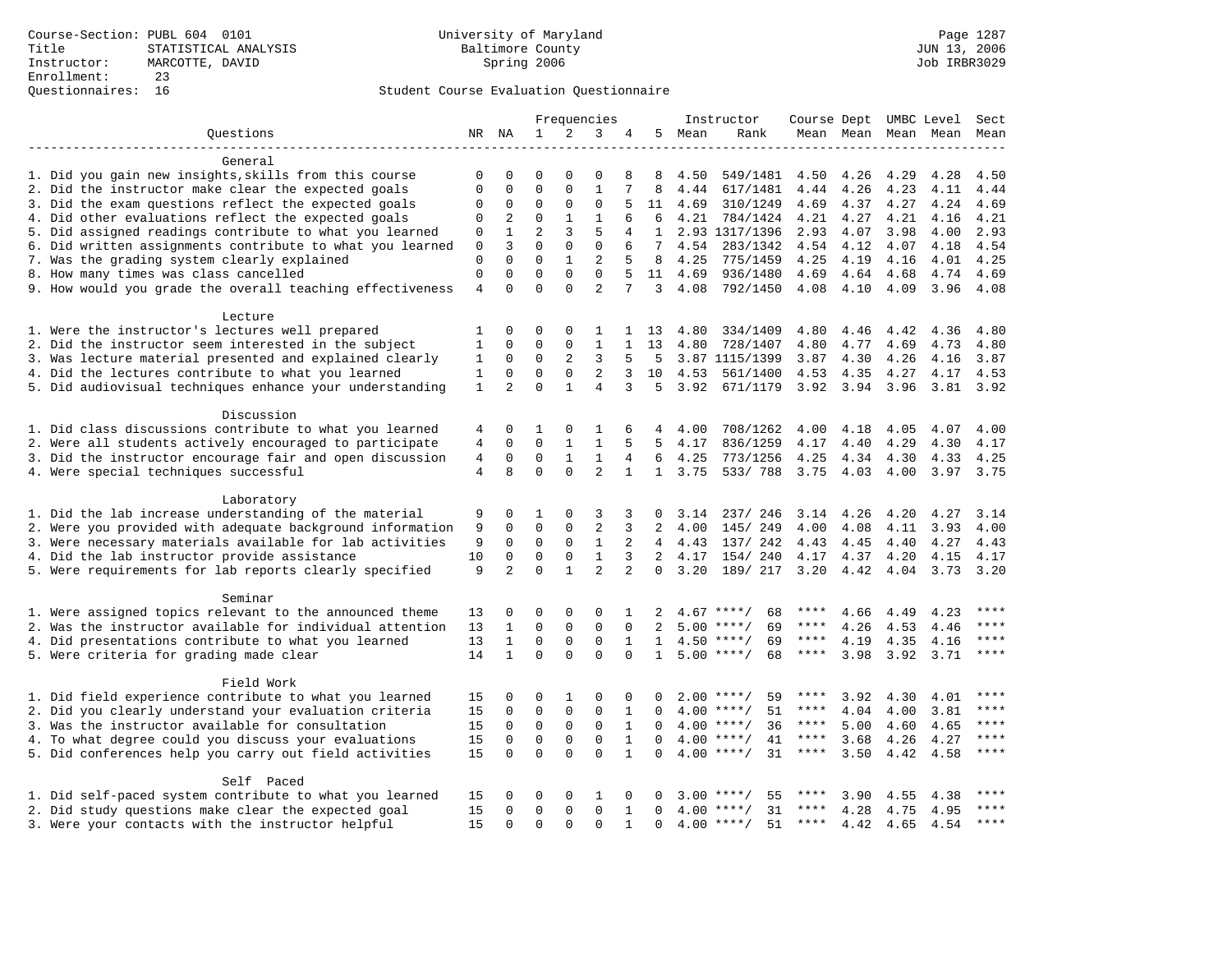|                    | Course-Section: PUBL 604 0101 | University of Maryland                  | Page 1287    |
|--------------------|-------------------------------|-----------------------------------------|--------------|
| Title              | STATISTICAL ANALYSIS          | Baltimore County                        | JUN 13, 2006 |
| Instructor:        | MARCOTTE, DAVID               | Spring 2006                             | Job IRBR3029 |
| Enrollment:        | 23                            |                                         |              |
| Ouestionnaires: 16 |                               | Student Course Evaluation Questionnaire |              |

| Credits Earned |          | Cum. GPA      | Expected Grades |   | Reasons  |                     | Type | Majors                      |    |                                   |  |
|----------------|----------|---------------|-----------------|---|----------|---------------------|------|-----------------------------|----|-----------------------------------|--|
| $00 - 27$      | 6        | $0.00 - 0.99$ | $\Omega$        | Α | 6        | Required for Majors |      | Graduate                    | 4  | Major                             |  |
| $28 - 55$      | 0        | $1.00 - 1.99$ | $\Omega$        | В | 6        |                     |      |                             |    |                                   |  |
| $56 - 83$      | 0        | $2.00 - 2.99$ | $\Omega$        | С |          | General             |      | Under-grad                  | 12 | Non-major                         |  |
| $84 - 150$     | $\Omega$ | $3.00 - 3.49$ | 2               | D | 0        |                     |      |                             |    |                                   |  |
| Grad.          | 4        | $3.50 - 4.00$ | 5               | F | 0        | Electives           |      |                             |    | #### - Means there are not enough |  |
|                |          |               |                 | Ρ | 0        |                     |      | responses to be significant |    |                                   |  |
|                |          |               |                 |   | $\Omega$ | Other               | 14   |                             |    |                                   |  |
|                |          |               |                 |   |          |                     |      |                             |    |                                   |  |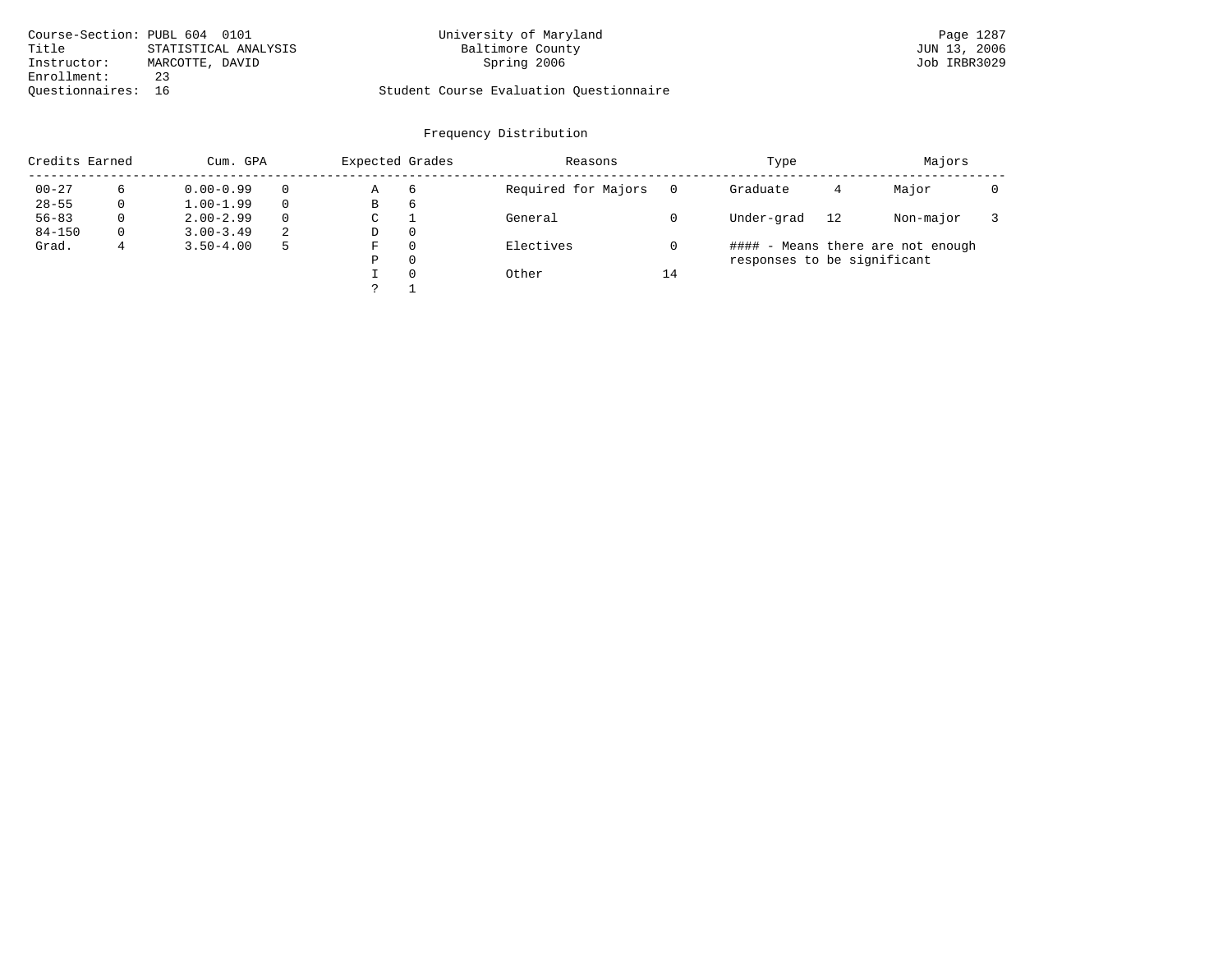|                                                           |                |               |          | Frequencies |                |          |     |      | Instructor       | Course Dept |      | UMBC Level |      | Sect        |
|-----------------------------------------------------------|----------------|---------------|----------|-------------|----------------|----------|-----|------|------------------|-------------|------|------------|------|-------------|
| Ouestions                                                 | NR.            | ΝA            |          |             | 3              | 4        | 5.  | Mean | Rank             | Mean        | Mean | Mean       | Mean | Mean        |
| General                                                   |                |               |          |             |                |          |     |      |                  |             |      |            |      |             |
| 1. Did you gain new insights, skills from this course     |                | $\Omega$      | O        | $\Omega$    |                |          | 12  | 4.52 | 531/1481         | 4.52        | 4.26 | 4.29       | 4.28 | 4.52        |
|                                                           | O              | $\Omega$      | $\Omega$ | $\Omega$    |                |          | 11  | 4.43 | 632/1481         | 4.43        | 4.26 | 4.23       | 4.11 | 4.43        |
| 2. Did the instructor make clear the expected goals       |                |               |          |             |                |          |     |      |                  |             |      |            |      | ****        |
| 3. Did the exam questions reflect the expected goals      |                | 15            | $\Omega$ | $\Omega$    | $\Omega$       |          |     | 4.60 | $***/1249$       | ****        | 4.37 | 4.27       | 4.24 |             |
| 4. Did other evaluations reflect the expected goals       | O              |               | $\Omega$ | $\Omega$    |                | 8        | 8   | 4.33 | 645/1424         | 4.33        | 4.27 | 4.21       | 4.16 | 4.33        |
| 5. Did assigned readings contribute to what you learned   | 2              | $\Omega$      | $\Omega$ | $\Omega$    | $\Omega$       |          | 17  | 4.89 | 84/1396          | 4.89        | 4.07 | 3.98       | 4.00 | 4.89        |
| 6. Did written assignments contribute to what you learned | 1              | $2^{1}$       | $\Omega$ |             | $\mathfrak{D}$ |          | 1 O | 4.44 | 364/1342         | 4.44        | 4.12 | 4.07       | 4.18 | 4.44        |
| 7. Was the grading system clearly explained               | $\overline{a}$ |               | $\Omega$ | $\Omega$    |                |          | 11  | 4.44 | 550/1459         | 4.44        | 4.19 | 4.16       | 4.01 | 4.44        |
| 8. How many times was class cancelled                     | $\Omega$       | $\Omega$      | $\Omega$ | $\Omega$    | $\cap$         | 13       | 8   |      | 4.38 1126/1480   | 4.38        | 4.64 | 4.68       | 4.74 | 4.38        |
| 9. How would you grade the overall teaching effectiveness | 5              |               | U        | $\cap$      |                |          | б.  | 4.27 | 620/1450         | 4.27        | 4.10 | 4.09       | 3.96 | 4.27        |
|                                                           |                |               |          |             |                |          |     |      |                  |             |      |            |      |             |
| Lecture                                                   |                |               |          |             |                |          |     |      |                  |             |      |            |      |             |
| 1. Were the instructor's lectures well prepared           |                |               |          |             |                |          |     | 4.89 | 202/1409         | 4.89        | 4.46 | 4.42       | 4.36 | 4.89        |
| 2. Did the instructor seem interested in the subject      | $\overline{2}$ | $\Omega$      | $\Omega$ | $\Omega$    | $\Omega$       | $\Omega$ | 19  | 5.00 | 1/1407           | 5.00        | 4.77 | 4.69       | 4.73 | 5.00        |
| 3. Was lecture material presented and explained clearly   | 2              | $\Omega$      | $\Omega$ | $\Omega$    |                |          | 14  | 4.68 | 349/1399         | 4.68        | 4.30 | 4.26       | 4.16 | 4.68        |
| 4. Did the lectures contribute to what you learned        |                | $\Omega$      |          | $\Omega$    |                |          | 14  | 4.68 | 397/1400         | 4.68        | 4.35 | 4.27       | 4.17 | 4.68        |
| 5. Did audiovisual techniques enhance your understanding  | $\mathfrak{D}$ | 14            |          |             |                |          |     |      | $3.40$ ****/1179 | $***$ * *   | 3.94 | 3.96       | 3.81 | ****        |
| Discussion                                                |                |               |          |             |                |          |     |      |                  |             |      |            |      |             |
| 1. Did class discussions contribute to what you learned   | 4              | $\Omega$      | U        | $\Omega$    |                |          | 14  | 4.76 | 197/1262         | 4.76        | 4.18 | 4.05       | 4.07 | 4.76        |
| 2. Were all students actively encouraged to participate   |                |               | $\Omega$ | $\Omega$    |                |          | 13  | 4.71 | 413/1259         | 4.71        | 4.40 | 4.29       | 4.30 | 4.71        |
|                                                           | 4              | 0<br>$\Omega$ | 0        | $\Omega$    | $\Omega$       |          | 15  | 4.88 |                  | 4.88        | 4.34 | 4.30       | 4.33 | 4.88        |
| 3. Did the instructor encourage fair and open discussion  | 4              |               |          |             |                |          |     |      | 232/1256         |             |      |            |      |             |
| 4. Were special techniques successful                     | 4              | 12            |          |             |                |          |     |      | $4.80$ ****/ 788 | ****        | 4.03 | 4.00       | 3.97 | $***$ * * * |

| Credits Earned |          | Cum. GPA      | Expected Grades |             | Reasons  |                     | Type | Majors                      |     |                                   |  |
|----------------|----------|---------------|-----------------|-------------|----------|---------------------|------|-----------------------------|-----|-----------------------------------|--|
| $00 - 27$      | $\Omega$ | $0.00 - 0.99$ |                 | А           | 8        | Required for Majors |      | Graduate                    |     | Major                             |  |
| $28 - 55$      | 2        | $1.00 - 1.99$ |                 | В           |          |                     |      |                             |     |                                   |  |
| $56 - 83$      |          | $2.00 - 2.99$ |                 | $\sim$<br>◡ | 0        | General             |      | Under-grad                  | -20 | Non-major                         |  |
| $84 - 150$     |          | $3.00 - 3.49$ | .5              | D           | 0        |                     |      |                             |     |                                   |  |
| Grad.          |          | $3.50 - 4.00$ | 5               | F           | 0        | Electives           |      |                             |     | #### - Means there are not enough |  |
|                |          |               |                 | Ρ           | 0        |                     |      | responses to be significant |     |                                   |  |
|                |          |               |                 |             | $\Omega$ | Other               | 10   |                             |     |                                   |  |
|                |          |               |                 | C           |          |                     |      |                             |     |                                   |  |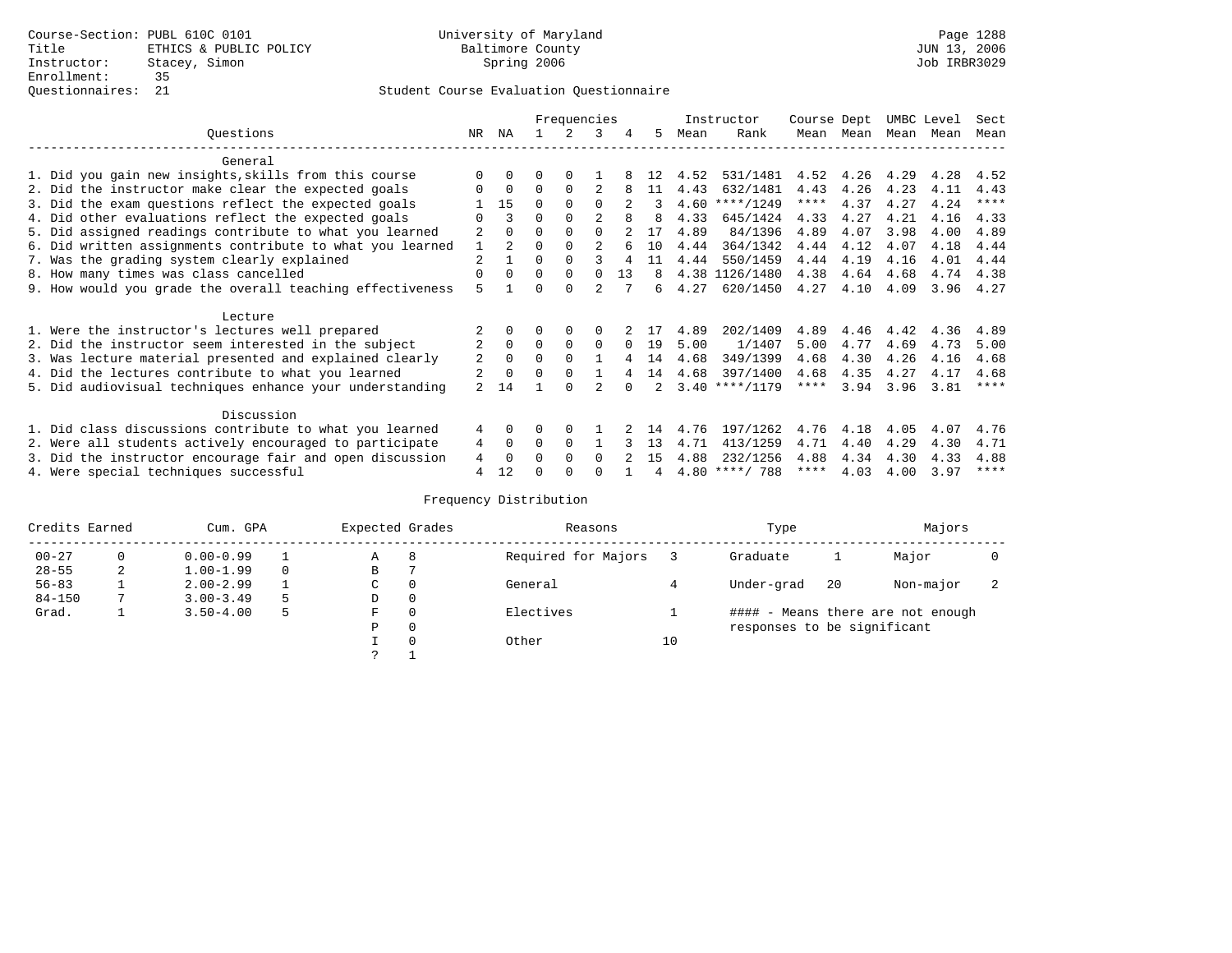|                                                           |                |                |              |              | Frequencies    |                |                |      | Instructor         | Course Dept |           |                   | UMBC Level | Sect        |
|-----------------------------------------------------------|----------------|----------------|--------------|--------------|----------------|----------------|----------------|------|--------------------|-------------|-----------|-------------------|------------|-------------|
| Ouestions                                                 |                | NR NA          | $\mathbf{1}$ | 2            | 3              | 4              | 5              | Mean | Rank               |             | Mean Mean | Mean              | Mean       | Mean        |
|                                                           |                |                |              |              |                |                |                |      |                    |             |           |                   |            |             |
| General                                                   |                |                |              |              |                |                |                |      |                    |             |           |                   |            |             |
| 1. Did you gain new insights, skills from this course     | $\Omega$       | $\Omega$       | $\Omega$     | $\Omega$     | $\Omega$       |                |                | 4.40 | 678/1481           | 4.40        | 4.26      | 4.29              | 4.28       | 4.40        |
| 2. Did the instructor make clear the expected goals       | $\Omega$       | 0              | $\Omega$     | $\mathbf{1}$ | $\overline{2}$ | $\Omega$       | $\mathfrak{D}$ |      | 3.60 1286/1481     | 3.60        | 4.26      | 4.23              | 4.11       | 3.60        |
| 4. Did other evaluations reflect the expected goals       | $\Omega$       | $\Omega$       | $\Omega$     | $\Omega$     | $\mathbf{1}$   |                |                | 4.40 | 557/1424           | 4.40        | 4.27      | 4.21              | 4.16       | 4.40        |
| 5. Did assigned readings contribute to what you learned   | $\mathbf 0$    | $\overline{4}$ | $\Omega$     | $\Omega$     | $\Omega$       |                | 0              |      | $4.00$ ****/1396   | $***$ * * * | 4.07      | 3.98              | 4.00       | $***$       |
| 6. Did written assignments contribute to what you learned | $\mathbf 0$    | $\Omega$       | $\Omega$     | 1            | $\Omega$       | $\Omega$       | 4              | 4.40 | 405/1342           | 4.40        | 4.12      | 4.07              | 4.18       | 4.40        |
| 7. Was the grading system clearly explained               | $\Omega$       | $\Omega$       | $\Omega$     | $\Omega$     | $\mathbf{1}$   |                | 3              | 4.40 | 611/1459           | 4.40        | 4.19      | 4.16              | 4.01       | 4.40        |
| 8. How many times was class cancelled                     | $\Omega$       | $\Omega$       | $\Omega$     | $\Omega$     | $\Omega$       | 5              | $\Omega$       |      | 4.00 1349/1480     | 4.00        | 4.64      | 4.68              | 4.74       | 4.00        |
| 9. How would you grade the overall teaching effectiveness | $\Omega$       | $\cap$         | $\Omega$     | $\cap$       | $\mathbf{1}$   | $\overline{2}$ | $\overline{2}$ | 4.20 | 692/1450           | 4.20        | 4.10      | 4.09              | 3.96       | 4.20        |
|                                                           |                |                |              |              |                |                |                |      |                    |             |           |                   |            |             |
| Lecture                                                   |                |                |              |              |                |                |                |      |                    |             |           |                   |            |             |
| 1. Were the instructor's lectures well prepared           | $\Omega$       | 0              | O            | $\Omega$     |                |                |                | 4.40 | 891/1409           | 4.40        | 4.46      | 4.42              | 4.36       | 4.40        |
| 2. Did the instructor seem interested in the subject      | $\Omega$       | $\Omega$       | $\Omega$     | $\Omega$     | $\Omega$       |                | 4              | 4.80 | 728/1407           | 4.80        | 4.77      | 4.69              | 4.73       | 4.80        |
| 3. Was lecture material presented and explained clearly   | $\mathbf 0$    | $\Omega$       | $\Omega$     | $\Omega$     | $\mathbf{1}$   | 2              | $\overline{2}$ | 4.20 | 883/1399           | 4.20        | 4.30      | 4.26              | 4.16       | 4.20        |
| 4. Did the lectures contribute to what you learned        | 0              | $\Omega$       | $\Omega$     | $\mathbf 0$  | $\mathbf 0$    |                | 3              | 4.60 | 492/1400           | 4.60        | 4.35      | 4.27              | 4.17       | 4.60        |
| 5. Did audiovisual techniques enhance your understanding  | $\mathbf 0$    |                | $\Omega$     | $\Omega$     | $\mathbf{1}$   | $\Omega$       | $\Omega$       |      | $3.00$ ****/1179   | ****        | 3.94      | 3.96              | 3.81       | $***$ * * * |
|                                                           |                |                |              |              |                |                |                |      |                    |             |           |                   |            |             |
| Discussion                                                |                |                |              |              |                |                |                |      |                    |             |           |                   |            |             |
| 1. Did class discussions contribute to what you learned   | 0              | $\Omega$       | 0            | 0            |                |                |                | 3.80 | 862/1262           | 3.80        | 4.18      | 4.05              | 4.07       | 3.80        |
| 2. Were all students actively encouraged to participate   | 0              | 0              | 0            | $\mathbf{1}$ | $\mathbf 0$    | 1              | 3              | 4.20 | 821/1259           | 4.20        | 4.40      | 4.29              | 4.30       | 4.20        |
| 3. Did the instructor encourage fair and open discussion  | 0              | $\Omega$       | $\Omega$     | $\Omega$     | $\mathbf{1}$   | $\mathbf{1}$   | 3              | 4.40 | 680/1256           | 4.40        | 4.34      | 4.30              | 4.33       | 4.40        |
| 4. Were special techniques successful                     | $\Omega$       | 4              | 1            | $\Omega$     | $\Omega$       | $\Omega$       | $\Omega$       |      | $1.00$ ****/ 788   | $***$ * * * | 4.03      | 4.00              | 3.97       | ****        |
|                                                           |                |                |              |              |                |                |                |      |                    |             |           |                   |            |             |
| Seminar                                                   |                |                |              |              |                |                |                |      |                    |             |           |                   |            |             |
| 1. Were assigned topics relevant to the announced theme   | 3              |                | O            | 0            | $\Omega$       |                |                |      | $5.00$ ****/<br>68 | ****        | 4.66      | 4.49              | 4.23       | $***$       |
| 2. Was the instructor available for individual attention  | $\overline{4}$ | 0              | $\Omega$     | $\Omega$     | $\Omega$       |                | 0              |      | $4.00$ ****/<br>69 | ****        | 4.26      | 4.53              | 4.46       | ****        |
| 3. Did research projects contribute to what you learned   | 4              | $\mathbf 0$    | $\Omega$     | $\Omega$     | $\Omega$       | $\Omega$       | $\mathbf{1}$   |      | $5.00$ ****/<br>63 | ****        | 4.24      | 4.44              | 4.44       | ****        |
| 4. Did presentations contribute to what you learned       | 4              | 0              | $\Omega$     | $\mathbf 0$  | $\Omega$       | $\Omega$       |                |      | $5.00$ ****/<br>69 | ****        | 4.19      | 4.35              | 4.16       | $***$ * * * |
| 5. Were criteria for grading made clear                   | $\overline{4}$ | $\Omega$       | $\Omega$     | 1            | $\Omega$       | $\Omega$       | 0              |      | $2.00$ ****/<br>68 | ****        | 3.98      | 3.92              | 3.71       | $***$ * * * |
| Field Work                                                |                |                |              |              |                |                |                |      |                    |             |           |                   |            |             |
| 1. Did field experience contribute to what you learned    | 4              | $\Omega$       | $\Omega$     | $\Omega$     | 1              |                | <sup>0</sup>   |      | $3.00$ ****/<br>59 |             |           | $3.92 \quad 4.30$ | 4.01       | ****        |
|                                                           |                |                |              |              |                |                |                |      |                    |             |           |                   |            |             |
| Self Paced                                                |                |                |              |              |                |                |                |      |                    |             |           |                   |            |             |
| 1. Did self-paced system contribute to what you learned   | 4              | U              | U            | $\Omega$     | ∩              |                | <sup>0</sup>   |      | $4.00$ ****/<br>55 | ****        | 3.90      | 4.55              | 4.38       | ****        |
|                                                           |                |                |              |              |                |                |                |      |                    |             |           |                   |            |             |

| Credits Earned |          | Cum. GPA      |          |    | Expected Grades | Reasons             | Type                        | Majors |                                   |  |
|----------------|----------|---------------|----------|----|-----------------|---------------------|-----------------------------|--------|-----------------------------------|--|
| $00 - 27$      |          | $0.00 - 0.99$ |          | Α  |                 | Required for Majors | Graduate                    | 2      | Major                             |  |
| $28 - 55$      |          | $1.00 - 1.99$ | 0        | B  | △               |                     |                             |        |                                   |  |
| $56 - 83$      |          | $2.00 - 2.99$ | $\Omega$ | C. |                 | General             | Under-grad                  |        | Non-major                         |  |
| $84 - 150$     | $\Omega$ | $3.00 - 3.49$ |          | D  | 0               |                     |                             |        |                                   |  |
| Grad.          | 2        | $3.50 - 4.00$ |          | F  |                 | Electives           |                             |        | #### - Means there are not enough |  |
|                |          |               |          | Ρ  | $\Omega$        |                     | responses to be significant |        |                                   |  |
|                |          |               |          |    |                 | Other               |                             |        |                                   |  |
|                |          |               |          |    |                 |                     |                             |        |                                   |  |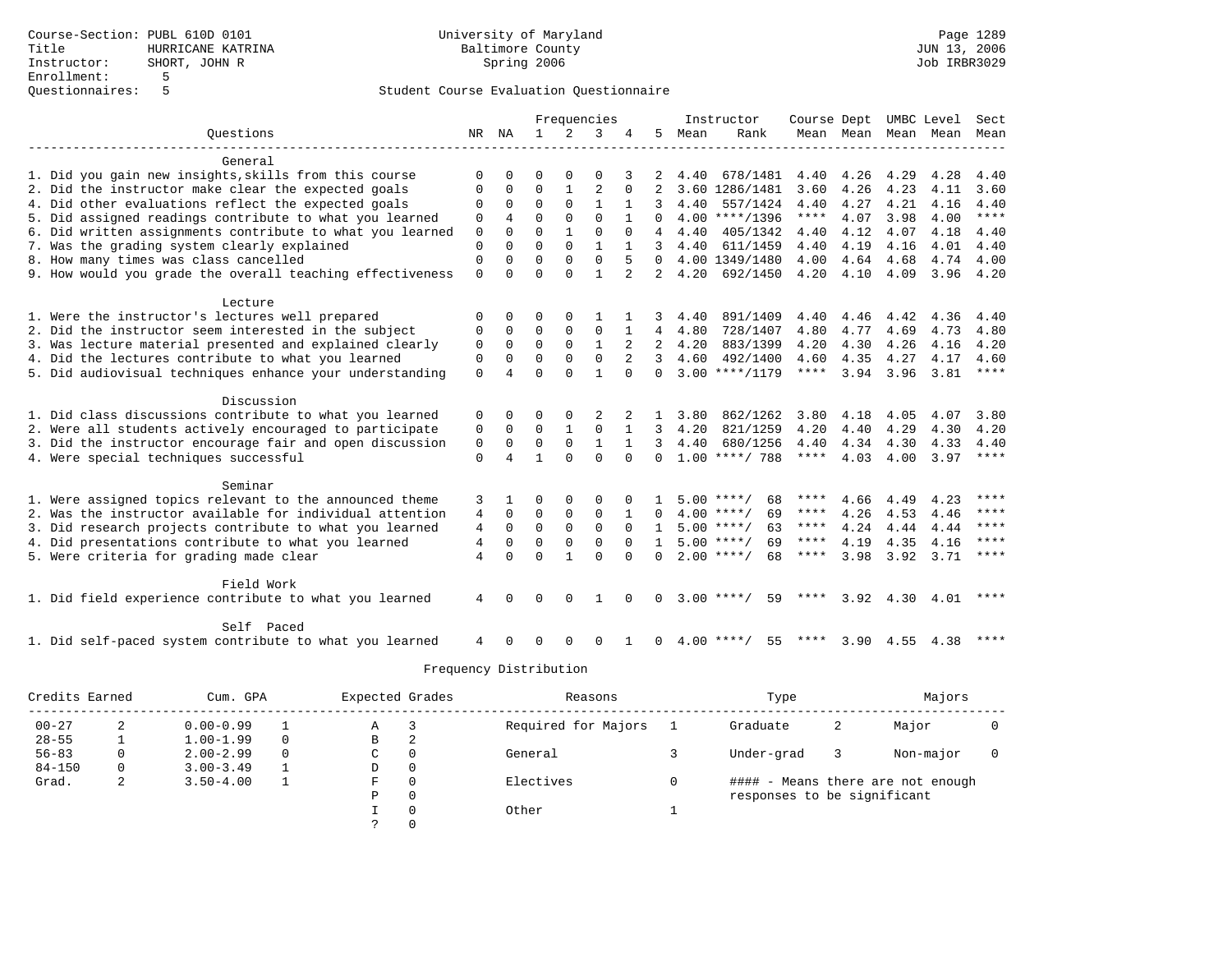|                                                           |             |              |          |          | Frequencies |          |    |      | Instructor | Course Dept |      | UMBC Level |      | Sect |
|-----------------------------------------------------------|-------------|--------------|----------|----------|-------------|----------|----|------|------------|-------------|------|------------|------|------|
| Ouestions                                                 | NR.         | ΝA           |          |          | 3           |          | 5. | Mean | Rank       | Mean        | Mean | Mean       | Mean | Mean |
| General                                                   |             |              |          |          |             |          |    |      |            |             |      |            |      |      |
| 1. Did you gain new insights, skills from this course     |             |              | O        | 0        | $\Omega$    |          |    | 4.67 | 395/1481   | 4.67        | 4.26 | 4.29       | 4.28 | 4.67 |
| 2. Did the instructor make clear the expected goals       | $\Omega$    | <sup>0</sup> | $\Omega$ | $\Omega$ | $\Omega$    |          | 0  | 4.00 | 1000/1481  | 4.00        | 4.26 | 4.23       | 4.11 | 4.00 |
| 3. Did the exam questions reflect the expected goals      |             |              | $\Omega$ | $\Omega$ | $\Omega$    | $\Omega$ |    | 5.00 | 1/1249     | 5.00        | 4.37 | 4.27       | 4.24 | 5.00 |
| 4. Did other evaluations reflect the expected goals       |             |              | $\Omega$ | $\Omega$ | $\Omega$    |          |    | 4.67 | 287/1424   | 4.67        | 4.27 | 4.21       | 4.16 | 4.67 |
| 5. Did assigned readings contribute to what you learned   | $\Omega$    |              | $\Omega$ |          | $\Omega$    | $\Omega$ | 3  | 5.00 | 1/1396     | 5.00        | 4.07 | 3.98       | 4.00 | 5.00 |
| 6. Did written assignments contribute to what you learned | $\mathbf 0$ | <sup>0</sup> | $\Omega$ |          |             | $\cap$   |    | 4.33 | 474/1342   | 4.33        | 4.12 | 4.07       | 4.18 | 4.33 |
| 7. Was the grading system clearly explained               | $\Omega$    |              | $\Omega$ |          |             |          |    | 4.00 | 961/1459   | 4.00        | 4.19 | 4.16       | 4.01 | 4.00 |
| 8. How many times was class cancelled                     | $\Omega$    |              | $\Omega$ | $\Omega$ | $\Omega$    |          |    | 4.67 | 951/1480   | 4.67        | 4.64 | 4.68       | 4.74 | 4.67 |
| 9. How would you grade the overall teaching effectiveness |             |              | ∩        | ∩        | $\cap$      |          |    | 5.00 | 1/1450     | 5.00        | 4.10 | 4.09       | 3.96 | 5.00 |
| Lecture                                                   |             |              |          |          |             |          |    |      |            |             |      |            |      |      |
| 1. Were the instructor's lectures well prepared           |             |              |          | $\Omega$ | $\Omega$    |          |    | 4.33 | 968/1409   | 4.33        | 4.46 | 4.42       | 4.36 | 4.33 |
| 2. Did the instructor seem interested in the subject      | $\Omega$    | $\Omega$     | $\Omega$ | $\Omega$ | $\Omega$    | $\Omega$ | 3  | 5.00 | 1/1407     | 5.00        | 4.77 | 4.69       | 4.73 | 5.00 |
| 3. Was lecture material presented and explained clearly   | $\mathbf 0$ | 0            | $\Omega$ |          | $\Omega$    |          |    | 4.33 | 753/1399   | 4.33        | 4.30 | 4.26       | 4.16 | 4.33 |
| 4. Did the lectures contribute to what you learned        | 0           |              | $\Omega$ | $\Omega$ | $\Omega$    | $\Omega$ | 3  | 5.00 | 1/1400     | 5.00        | 4.35 | 4.27       | 4.17 | 5.00 |
| 5. Did audiovisual techniques enhance your understanding  | $\Omega$    |              | ∩        |          |             |          |    | 3.33 | 972/1179   | 3.33        | 3.94 | 3.96       | 3.81 | 3.33 |
| Discussion                                                |             |              |          |          |             |          |    |      |            |             |      |            |      |      |
| 1. Did class discussions contribute to what you learned   | $\Omega$    |              | 0        | $\Omega$ | $\Omega$    |          |    | 5.00 | 1/1262     | 5.00        | 4.18 | 4.05       | 4.07 | 5.00 |
| 2. Were all students actively encouraged to participate   | 0           | 0            | $\Omega$ | 0        | $\Omega$    | $\Omega$ | 3  | 5.00 | 1/1259     | 5.00        | 4.40 | 4.29       | 4.30 | 5.00 |
| 3. Did the instructor encourage fair and open discussion  | 0           |              | O        | $\Omega$ | $\Omega$    | $\Omega$ |    | 5.00 | 1/1256     | 5.00        | 4.34 | 4.30       | 4.33 | 5.00 |
| 4. Were special techniques successful                     | $\Omega$    |              |          |          | ∩           |          |    | 4.00 | 394/788    | 4.00        | 4.03 | 4.00       | 3.97 | 4.00 |

| Credits Earned |          | Cum. GPA      |          | Expected Grades |              | Reasons             | Type                        |   | Majors                            |  |
|----------------|----------|---------------|----------|-----------------|--------------|---------------------|-----------------------------|---|-----------------------------------|--|
| $00 - 27$      |          | $0.00 - 0.99$ | $\Omega$ | Α               | $\mathbf 0$  | Required for Majors | Graduate                    | 2 | Major                             |  |
| $28 - 55$      | 0        | $1.00 - 1.99$ | $\Omega$ | В               | 2            |                     |                             |   |                                   |  |
| $56 - 83$      |          | $2.00 - 2.99$ | $\Omega$ | С               | 0            | General             | Under-grad                  |   | Non-major                         |  |
| $84 - 150$     | $\Omega$ | $3.00 - 3.49$ | $\Omega$ | D               | 0            |                     |                             |   |                                   |  |
| Grad.          | 2        | $3.50 - 4.00$ |          | F               | 0            | Electives           |                             |   | #### - Means there are not enough |  |
|                |          |               |          | Ρ               | $\mathbf{0}$ |                     | responses to be significant |   |                                   |  |
|                |          |               |          |                 | $\Omega$     | Other               |                             |   |                                   |  |
|                |          |               |          |                 | 0            |                     |                             |   |                                   |  |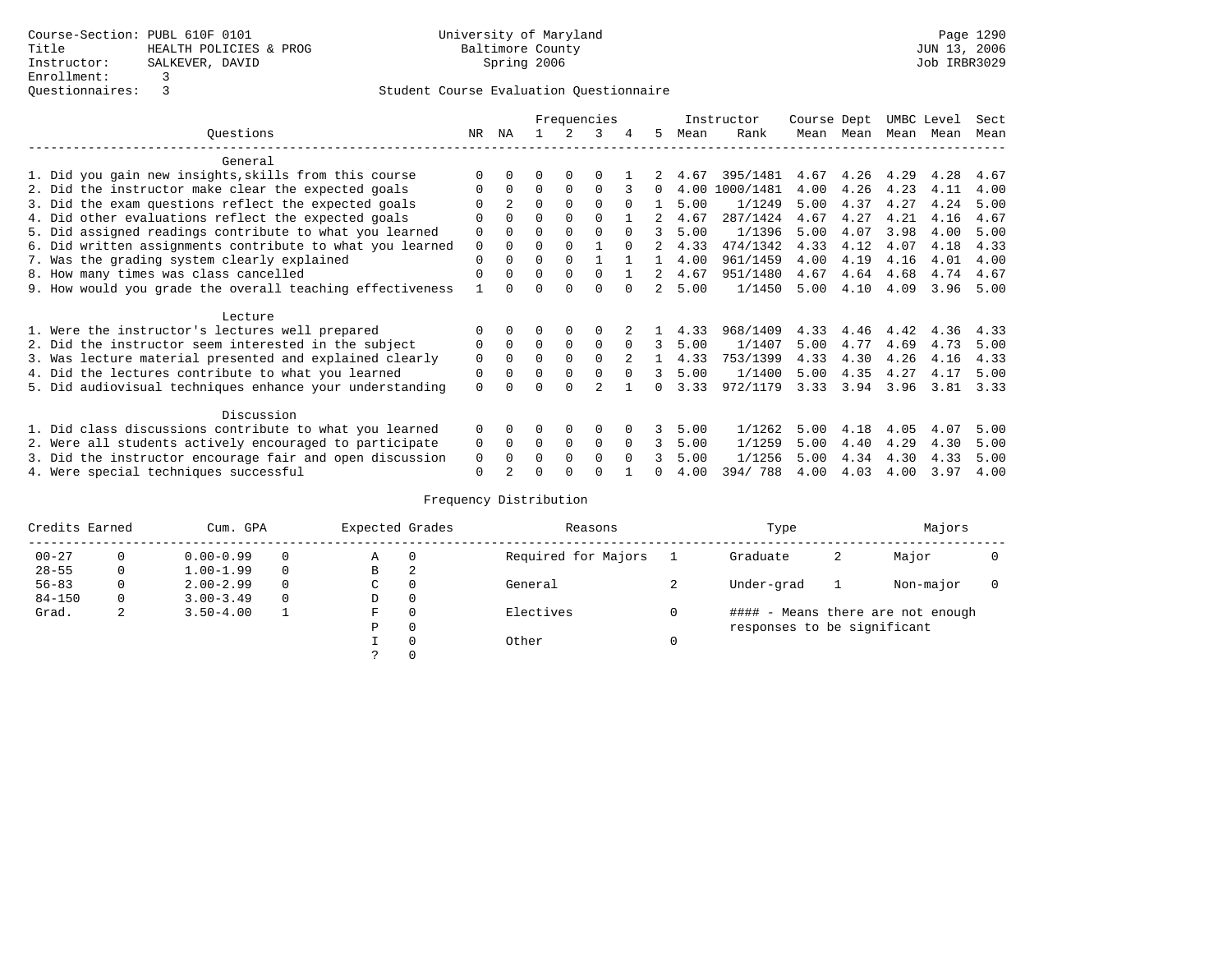|                                                           |             |          |          |          | Frequencies |          |                 |      | Instructor       | Course Dept |                |      | UMBC Level | Sect |
|-----------------------------------------------------------|-------------|----------|----------|----------|-------------|----------|-----------------|------|------------------|-------------|----------------|------|------------|------|
| Ouestions                                                 | NR          | ΝA       |          | 2        | 3           |          | 5               | Mean | Rank             |             | Mean Mean Mean |      | Mean       | Mean |
| General                                                   |             |          |          |          |             |          |                 |      |                  |             |                |      |            |      |
| 1. Did you gain new insights, skills from this course     | $\Omega$    |          | O        |          | O           |          |                 | 4.80 | 233/1481         | 4.80        | 4.26           | 4.29 | 4.28       | 4.80 |
| 2. Did the instructor make clear the expected goals       | 0           | $\Omega$ | $\Omega$ | 0        | $\Omega$    | 3        | 2               | 4.40 | 661/1481         | 4.40        | 4.26           | 4.23 | 4.11       | 4.40 |
| 3. Did the exam questions reflect the expected goals      | $\Omega$    | $\Omega$ | $\Omega$ | $\Omega$ | $\Omega$    |          |                 | 4.60 | 405/1249         | 4.60        | 4.37           | 4.27 | 4.24       | 4.60 |
| 4. Did other evaluations reflect the expected goals       | $\Omega$    | $\cap$   | $\cap$   | $\Omega$ | ∩           |          | 4               | 4.80 | 178/1424         | 4.80        | 4.27           | 4.21 | 4.16       | 4.80 |
| 5. Did assigned readings contribute to what you learned   | 0           | $\Omega$ | $\Omega$ | $\Omega$ | $\Omega$    |          | 4               | 4.80 | 111/1396         | 4.80        | 4.07           | 3.98 | 4.00       | 4.80 |
| 6. Did written assignments contribute to what you learned | $\mathbf 0$ | $\Omega$ | $\Omega$ | $\Omega$ | $\Omega$    | $\Omega$ | 5               | 5.00 | 1/1342           | 5.00        | 4.12           | 4.07 | 4.18       | 5.00 |
| 7. Was the grading system clearly explained               | $\Omega$    | $\cap$   | $\Omega$ | $\Omega$ | $\Omega$    | $\Omega$ | 5               | 5.00 | 1/1459           | 5.00        | 4.19           | 4.16 | 4.01       | 5.00 |
| 8. How many times was class cancelled                     | $\Omega$    |          | $\Omega$ | $\Omega$ | $\Omega$    | 2        | 3               | 4.60 | 997/1480         | 4.60        | 4.64           | 4.68 | 4.74       | 4.60 |
| 9. How would you grade the overall teaching effectiveness |             |          |          | $\cap$   | $\Omega$    |          | 2               |      | 3.75 1098/1450   | 3.75        | 4.10           | 4.09 | 3.96       | 3.75 |
| Lecture                                                   |             |          |          |          |             |          |                 |      |                  |             |                |      |            |      |
| 1. Were the instructor's lectures well prepared           | $\Omega$    |          | ∩        |          | O           |          |                 | 4.80 | 334/1409         | 4.80        | 4.46           | 4.42 | 4.36       | 4.80 |
| 2. Did the instructor seem interested in the subject      | 0           | $\Omega$ | $\Omega$ | 0        | 0           | $\Omega$ | 5               | 5.00 | 1/1407           | 5.00        | 4.77           | 4.69 | 4.73       | 5.00 |
| 3. Was lecture material presented and explained clearly   | $\mathbf 0$ | $\Omega$ | $\Omega$ | $\Omega$ |             | 2        | $\overline{2}$  | 4.20 | 883/1399         | 4.20        | 4.30           | 4.26 | 4.16       | 4.20 |
| 4. Did the lectures contribute to what you learned        | 0           | $\Omega$ | $\Omega$ | $\Omega$ | 1           |          | 3               | 4.40 | 704/1400         | 4.40        | 4.35           | 4.27 | 4.17       | 4.40 |
| 5. Did audiovisual techniques enhance your understanding  | $\Omega$    |          |          | $\cap$   |             |          |                 | 3.25 | 997/1179         | 3.25        | 3.94           | 3.96 | 3.81       | 3.25 |
| Discussion                                                |             |          |          |          |             |          |                 |      |                  |             |                |      |            |      |
| 1. Did class discussions contribute to what you learned   | 0           |          | ∩        | $\Omega$ | $\Omega$    |          | 4               | 4.80 | 167/1262         | 4.80        | 4.18           | 4.05 | 4.07       | 4.80 |
| 2. Were all students actively encouraged to participate   | 0           | $\Omega$ | $\Omega$ | $\Omega$ | $\Omega$    | $\Omega$ | 5               | 5.00 | 1/1259           | 5.00        | 4.40           | 4.29 | 4.30       | 5.00 |
| 3. Did the instructor encourage fair and open discussion  | 0           | $\Omega$ | $\Omega$ | $\Omega$ | $\Omega$    | $\Omega$ | 5               | 5.00 | 1/1256           | 5.00        | 4.34           | 4.30 | 4.33       | 5.00 |
| 4. Were special techniques successful                     | $\Omega$    |          | $\Omega$ | $\Omega$ |             |          | $\Omega$        |      | $3.00$ ****/ 788 | ****        | 4.03           | 4.00 | 3.97       | **** |
| Seminar                                                   |             |          |          |          |             |          |                 |      |                  |             |                |      |            |      |
| 1. Were assigned topics relevant to the announced theme   |             |          | $\Omega$ | $\Omega$ | $\Omega$    |          | 4               | 5.00 | 1/<br>68         | 5.00        | 4.66           | 4.49 | 4.23       | 5.00 |
| 2. Was the instructor available for individual attention  | 1           | $\Omega$ | 0        | 0        | 0           | 0        | $4\overline{ }$ | 5.00 | 1/<br>69         | 5.00        | 4.26           | 4.53 | 4.46       | 5.00 |
| 3. Did research projects contribute to what you learned   | 1           | $\Omega$ | $\Omega$ | $\Omega$ | $\Omega$    | $\Omega$ | 4               | 5.00 | 1/<br>63         | 5.00        | 4.24           | 4.44 | 4.44       | 5.00 |
| 4. Did presentations contribute to what you learned       |             | $\Omega$ | $\Omega$ | $\Omega$ | $\Omega$    |          | 3               | 4.75 | 29/<br>69        | 4.75        | 4.19           | 4.35 | 4.16       | 4.75 |
| 5. Were criteria for grading made clear                   |             |          | $\Omega$ | $\cap$   | $\cap$      | $\cap$   | 4               | 5.00 | 1/<br>68         | 5.00        | 3.98           | 3.92 | 3.71       | 5.00 |

| Credits Earned | Cum. GPA      |          | Expected Grades |          | Reasons             | Type                        |    | Majors                            |  |
|----------------|---------------|----------|-----------------|----------|---------------------|-----------------------------|----|-----------------------------------|--|
| $00 - 27$      | $0.00 - 0.99$ |          | Α               |          | Required for Majors | Graduate                    |    | Major                             |  |
| $28 - 55$      | $1.00 - 1.99$ | $\Omega$ | B               |          |                     |                             |    |                                   |  |
| $56 - 83$      | $2.00 - 2.99$ | $\Omega$ | C               |          | General             | Under-grad                  | -2 | Non-major                         |  |
| $84 - 150$     | $3.00 - 3.49$ | $\Omega$ | D               | $\Omega$ |                     |                             |    |                                   |  |
| Grad.          | $3.50 - 4.00$ | 2        | F               |          | Electives           |                             |    | #### - Means there are not enough |  |
|                |               |          | Ρ               |          |                     | responses to be significant |    |                                   |  |
|                |               |          |                 |          | Other               |                             |    |                                   |  |
|                |               |          |                 |          |                     |                             |    |                                   |  |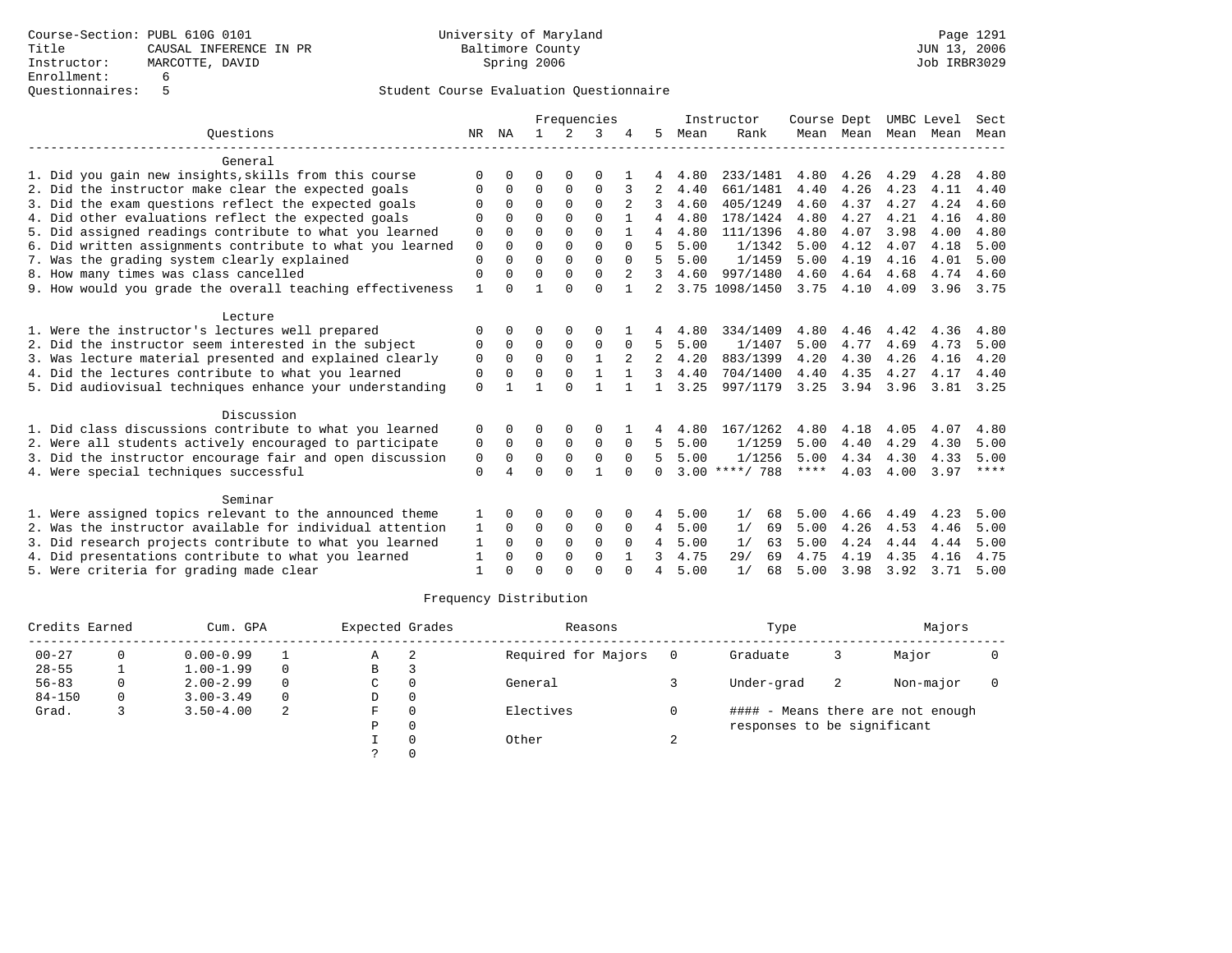|                                                           |             |                |          |          | Frequencies |          |               |      | Instructor     | Course Dept |      | UMBC Level |      | Sect |
|-----------------------------------------------------------|-------------|----------------|----------|----------|-------------|----------|---------------|------|----------------|-------------|------|------------|------|------|
| Ouestions                                                 | NR.         | ΝA             |          |          | 3           |          | 5.            | Mean | Rank           | Mean        | Mean | Mean       | Mean | Mean |
| General                                                   |             |                |          |          |             |          |               |      |                |             |      |            |      |      |
| 1. Did you gain new insights, skills from this course     |             | $\cap$         |          | $\Omega$ | O           |          |               |      | 3.00 1451/1481 | 3.00        | 4.26 | 4.29       | 4.28 | 3.00 |
| 2. Did the instructor make clear the expected goals       | O           | $\Omega$       | $\Omega$ | $\Omega$ |             | $\Omega$ | 2             | 4.33 | 736/1481       | 4.33        | 4.26 | 4.23       | 4.11 | 4.33 |
| 3. Did the exam questions reflect the expected goals      |             | $\mathfrak{D}$ | $\Omega$ | $\Omega$ | $\Omega$    | $\Omega$ |               | 5.00 | 1/1249         | 5.00        | 4.37 | 4.27       | 4.24 | 5.00 |
| 4. Did other evaluations reflect the expected goals       | O           |                | $\Omega$ | $\Omega$ | $\Omega$    |          |               | 4.50 | 437/1424       | 4.50        | 4.27 | 4.21       | 4.16 | 4.50 |
| 5. Did assigned readings contribute to what you learned   | $\mathbf 0$ |                | $\Omega$ |          | $\Omega$    |          |               | 4.50 | 297/1396       | 4.50        | 4.07 | 3.98       | 4.00 | 4.50 |
| 6. Did written assignments contribute to what you learned | $\mathbf 0$ | $\Omega$       |          |          |             |          | 2             | 4.67 | 190/1342       | 4.67        | 4.12 | 4.07       | 4.18 | 4.67 |
| 7. Was the grading system clearly explained               | $\Omega$    | $\Omega$       |          |          | $\Omega$    |          |               | 2.67 | 1419/1459      | 2.67        | 4.19 | 4.16       | 4.01 | 2.67 |
| 8. How many times was class cancelled                     | $\Omega$    | $\Omega$       | $\Omega$ | $\Omega$ | $\Omega$    | $\Omega$ | 3             | 5.00 | 1/1480         | 5.00        | 4.64 | 4.68       | 4.74 | 5.00 |
| 9. How would you grade the overall teaching effectiveness |             |                | U        | ∩        | U           |          |               | 5.00 | 1/1450         | 5.00        | 4.10 | 4.09       | 3.96 | 5.00 |
| Lecture                                                   |             |                |          |          |             |          |               |      |                |             |      |            |      |      |
| 1. Were the instructor's lectures well prepared           |             |                |          | $\Omega$ |             |          |               | 4.67 | 559/1409       | 4.67        | 4.46 | 4.42       | 4.36 | 4.67 |
| 2. Did the instructor seem interested in the subject      | 0           | $\Omega$       | $\Omega$ | $\Omega$ | $\mathbf 0$ | $\Omega$ | 3             | 5.00 | 1/1407         | 5.00        | 4.77 | 4.69       | 4.73 | 5.00 |
| 3. Was lecture material presented and explained clearly   | $\mathbf 0$ | $\Omega$       | $\Omega$ | $\Omega$ | $\Omega$    |          | $\mathcal{L}$ | 4.67 | 376/1399       | 4.67        | 4.30 | 4.26       | 4.16 | 4.67 |
| 4. Did the lectures contribute to what you learned        | 0           | $\Omega$       | $\Omega$ | $\Omega$ | $\Omega$    |          |               | 4.33 | 791/1400       | 4.33        | 4.35 | 4.27       | 4.17 | 4.33 |
| 5. Did audiovisual techniques enhance your understanding  | $\Omega$    |                |          |          |             |          |               | 4.67 | 177/1179       | 4.67        | 3.94 | 3.96       | 3.81 | 4.67 |
| Discussion                                                |             |                |          |          |             |          |               |      |                |             |      |            |      |      |
| 1. Did class discussions contribute to what you learned   | $\Omega$    | $\Omega$       | O        | $\Omega$ | $\Omega$    |          |               | 4.67 | 264/1262       | 4.67        | 4.18 | 4.05       | 4.07 | 4.67 |
| 2. Were all students actively encouraged to participate   | 0           | $\Omega$       | $\Omega$ | $\Omega$ | $\Omega$    |          |               | 4.67 | 451/1259       | 4.67        | 4.40 | 4.29       | 4.30 | 4.67 |
| 3. Did the instructor encourage fair and open discussion  | 0           |                | 0        | $\Omega$ | $\Omega$    | $\Omega$ |               | 5.00 | 1/1256         | 5.00        | 4.34 | 4.30       | 4.33 | 5.00 |
| 4. Were special techniques successful                     | $\Omega$    |                |          |          |             |          |               | 5.00 | 1/788          | 5.00        | 4.03 | 4.00       | 3.97 | 5.00 |

| Credits Earned |          | Cum. GPA      | Expected Grades |          | Reasons             |   | Type                        |   | Majors                            |  |
|----------------|----------|---------------|-----------------|----------|---------------------|---|-----------------------------|---|-----------------------------------|--|
| $00 - 27$      | $\Omega$ | $0.00 - 0.99$ | Α               |          | Required for Majors |   | Graduate                    | 2 | Major                             |  |
| $28 - 55$      | 0        | $1.00 - 1.99$ | В               | 0        |                     |   |                             |   |                                   |  |
| $56 - 83$      | 0        | $2.00 - 2.99$ | $\sim$<br>◡     | 0        | General             |   | Under-grad                  |   | Non-major                         |  |
| $84 - 150$     | 0        | $3.00 - 3.49$ | D               | 0        |                     |   |                             |   |                                   |  |
| Grad.          | 2        | $3.50 - 4.00$ | F               | 0        | Electives           | 0 |                             |   | #### - Means there are not enough |  |
|                |          |               | Ρ               | 0        |                     |   | responses to be significant |   |                                   |  |
|                |          |               |                 | $\Omega$ | Other               |   |                             |   |                                   |  |
|                |          |               |                 |          |                     |   |                             |   |                                   |  |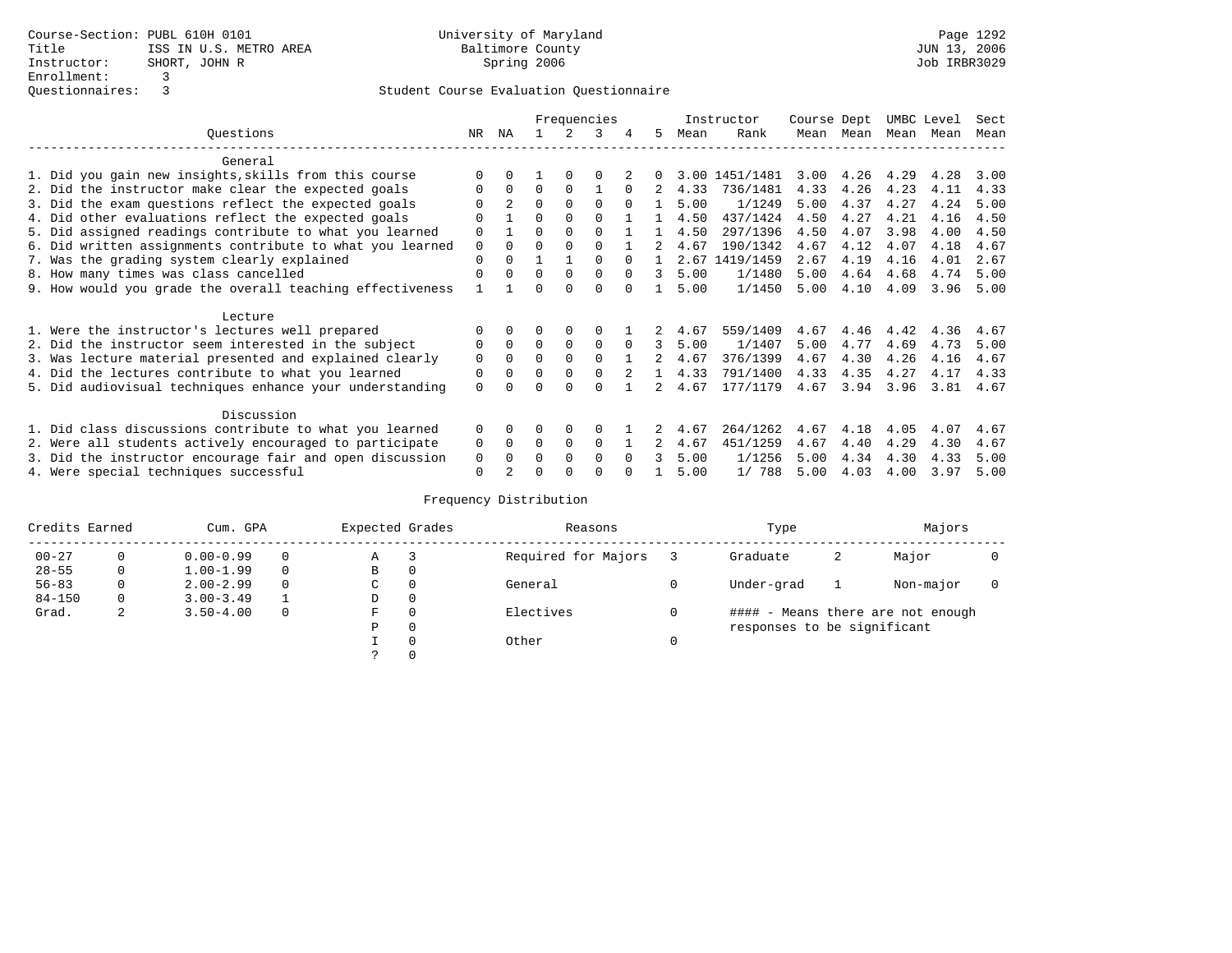|                                                           |                |              |                |              | Frequencies    |          |              |      | Instructor         | Course Dept |                     | UMBC Level |           | Sect      |
|-----------------------------------------------------------|----------------|--------------|----------------|--------------|----------------|----------|--------------|------|--------------------|-------------|---------------------|------------|-----------|-----------|
| Ouestions                                                 | NR             | ΝA           | $\mathbf{1}$   | 2            | 3              |          | 5            | Mean | Rank               |             | Mean Mean Mean Mean |            |           | Mean      |
| General                                                   |                |              |                |              |                |          |              |      |                    |             |                     |            |           |           |
| 1. Did you gain new insights, skills from this course     | O              |              | 0              |              |                |          |              | 4.19 | 928/1481           | 4.19        | 4.26                | 4.29       | 4.28      | 4.19      |
| 2. Did the instructor make clear the expected goals       | $\Omega$       | 0            | $\mathbf{1}$   | 2            |                |          |              |      | 3.69 1242/1481     | 3.69        | 4.26                | 4.23       | 4.11      | 3.69      |
| 3. Did the exam questions reflect the expected goals      |                | 4            | $\mathbf{1}$   |              | 5              | $\Omega$ | 4            |      | 3.45 1127/1249     | 3.45        | 4.37                | 4.27       | 4.24      | 3.45      |
| 4. Did other evaluations reflect the expected goals       | ∩              |              | $\overline{4}$ |              |                |          |              |      | 2.75 1401/1424     | 2.75        | 4.27                | 4.21       | 4.16      | 2.75      |
| 5. Did assigned readings contribute to what you learned   | $\Omega$       | $\Omega$     |                | $\Omega$     | $\mathbf{1}$   | 9        |              | 4.06 | 668/1396           | 4.06        | 4.07                | 3.98       | 4.00      | 4.06      |
| 6. Did written assignments contribute to what you learned | $\Omega$       | 0            | 1              | 4            | $\mathbf{3}$   |          |              |      | 3.44 1150/1342     | 3.44        | 4.12                | 4.07       | 4.18      | 3.44      |
| 7. Was the grading system clearly explained               | $\Omega$       |              |                | 3            | ζ              |          |              |      | 3.63 1219/1459     | 3.63        | 4.19                | 4.16       | 4.01      | 3.63      |
| 8. How many times was class cancelled                     | 0              | 0            | $\Omega$       | $\Omega$     | $\Omega$       | 4        | 12           |      | 4.75 880/1480      | 4.75        | 4.64                | 4.68       | 4.74      | 4.75      |
| 9. How would you grade the overall teaching effectiveness | $\overline{a}$ | 0            |                | $\Omega$     | $\mathfrak{D}$ | 9        | 2            |      | 3.79 1072/1450     | 3.79        | 4.10                | 4.09       |           | 3.96 3.79 |
|                                                           |                |              |                |              |                |          |              |      |                    |             |                     |            |           |           |
| Lecture                                                   |                |              |                |              |                |          |              |      |                    |             |                     |            |           |           |
| 1. Were the instructor's lectures well prepared           | O              | 0            | 0              | 0            |                |          | 9            | 4.44 | 852/1409           | 4.44        | 4.46                | 4.42       | 4.36      | 4.44      |
| 2. Did the instructor seem interested in the subject      | $\Omega$       | $\Omega$     | $\Omega$       | $\mathbf{1}$ | $\Omega$       |          | 14           | 4.75 | 823/1407           | 4.75        | 4.77                | 4.69       | 4.73      | 4.75      |
| 3. Was lecture material presented and explained clearly   | $\mathbf 0$    | $\Omega$     | $\Omega$       | $\mathbf{1}$ | $\mathbf{1}$   |          | 8            | 4.31 | 773/1399           | 4.31        | 4.30                | 4.26       | 4.16      | 4.31      |
| 4. Did the lectures contribute to what you learned        | 0              | $\Omega$     |                | $\Omega$     | 3              |          | 10           | 4.25 | 867/1400           | 4.25        | 4.35                | 4.27       | 4.17      | 4.25      |
| 5. Did audiovisual techniques enhance your understanding  | $\Omega$       |              | 3              | $\Omega$     | 3              |          | $\mathbf{1}$ |      | 2.78 1102/1179     |             | 2.78 3.94           | 3.96       |           | 3.81 2.78 |
| Discussion                                                |                |              |                |              |                |          |              |      |                    |             |                     |            |           |           |
| 1. Did class discussions contribute to what you learned   | 0              | 0            | 0              |              | $\Omega$       |          | 6            | 4.13 | 659/1262           | 4.13        | 4.18                | 4.05       | 4.07      | 4.13      |
| 2. Were all students actively encouraged to participate   | 0              | $\Omega$     | $\mathbf{1}$   | $\Omega$     | 2              | 4        | 9            | 4.25 | 783/1259           | 4.25        | 4.40                | 4.29       | 4.30      | 4.25      |
| 3. Did the instructor encourage fair and open discussion  | 0              | $\Omega$     | $\Omega$       | 2            |                |          | 8            | 4.19 | 815/1256           | 4.19        | 4.34                | 4.30       | 4.33      | 4.19      |
| 4. Were special techniques successful                     | $\Omega$       | 12           |                | $\Omega$     | $\Omega$       |          | 2            | 3.75 | 533/788            | 3.75        | 4.03                | 4.00       | 3.97 3.75 |           |
|                                                           |                |              |                |              |                |          |              |      |                    |             |                     |            |           |           |
| Seminar                                                   |                |              |                |              |                |          |              |      |                    |             |                     |            |           |           |
| 1. Were assigned topics relevant to the announced theme   | 15             | <sup>0</sup> | 0              | 0            | $\Omega$       |          |              |      | $5.00$ ****/<br>68 | ****        | 4.66                | 4.49       | 4.23      | ****      |
| 2. Was the instructor available for individual attention  | 15             | $\Omega$     | $\Omega$       | $\Omega$     | $\Omega$       | $\Omega$ |              |      | $5.00$ ****/<br>69 | ****        | 4.26                | 4.53       | 4.46      | ****      |
| 4. Did presentations contribute to what you learned       | 15             | 0            | $\Omega$       | $\Omega$     | $\Omega$       | $\cap$   |              |      | $5.00$ ****/<br>69 | ****        | 4.19                | 4.35       | 4.16      | ****      |
| 5. Were criteria for grading made clear                   | 15             |              | $\cap$         | $\cap$       | $\cap$         |          |              |      | $5.00$ ****/<br>68 | ****        | 3.98                | 3.92       | 3.71      | ****      |

| Credits Earned |   | Cum. GPA      |          | Expected Grades |          | Reasons             |    | Type                        |   | Majors                            |  |
|----------------|---|---------------|----------|-----------------|----------|---------------------|----|-----------------------------|---|-----------------------------------|--|
| $00 - 27$      |   | $0.00 - 0.99$ | $\Omega$ | A               | 4        | Required for Majors |    | Graduate                    | 9 | Major                             |  |
| $28 - 55$      | 2 | $1.00 - 1.99$ | $\Omega$ | В               | 8        |                     |    |                             |   |                                   |  |
| $56 - 83$      | 0 | $2.00 - 2.99$ | $\Omega$ | C               | $\Omega$ | General             |    | Under-grad                  |   | Non-major                         |  |
| $84 - 150$     | 0 | $3.00 - 3.49$ |          | D               | 0        |                     |    |                             |   |                                   |  |
| Grad.          | Q | $3.50 - 4.00$ | 8        | F.              | $\Omega$ | Electives           |    |                             |   | #### - Means there are not enough |  |
|                |   |               |          | Ρ               | 0        |                     |    | responses to be significant |   |                                   |  |
|                |   |               |          |                 |          | Other               | 14 |                             |   |                                   |  |
|                |   |               |          |                 |          |                     |    |                             |   |                                   |  |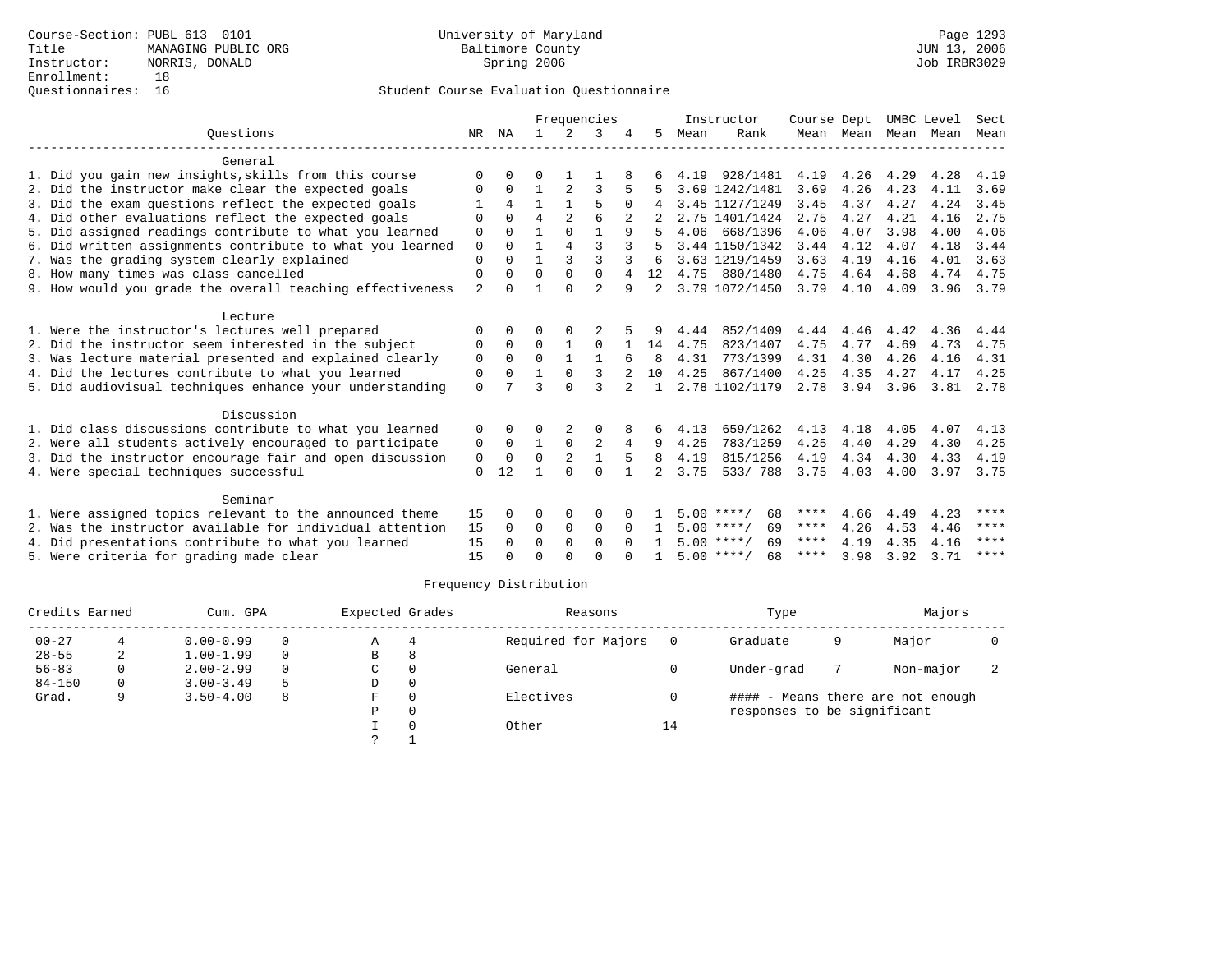|                                                           |          |          |          |          | Frequencies |        |          |      | Instructor       | Course Dept |      | UMBC Level |      | Sect |
|-----------------------------------------------------------|----------|----------|----------|----------|-------------|--------|----------|------|------------------|-------------|------|------------|------|------|
| Ouestions                                                 | NR       | ΝA       |          | 2        | 3           | 4      | 5.       | Mean | Rank             | Mean        | Mean | Mean       | Mean | Mean |
| General                                                   |          |          |          |          |             |        |          |      |                  |             |      |            |      |      |
| 1. Did you gain new insights, skills from this course     |          |          |          |          |             |        |          | 4.60 | 461/1481         | 4.60        |      | 4.26 4.29  | 4.28 | 4.60 |
| 2. Did the instructor make clear the expected goals       |          |          |          | $\Omega$ |             |        |          |      | 3.20 1394/1481   | 3.20        | 4.26 | 4.23       | 4.11 | 3.20 |
| 4. Did other evaluations reflect the expected goals       |          | $\Omega$ |          |          |             |        |          |      | 3.60 1242/1424   | 3.60        | 4.27 | 4.21       | 4.16 | 3.60 |
| 5. Did assigned readings contribute to what you learned   | $\Omega$ |          |          |          |             |        |          |      | 3.60 1025/1396   | 3.60        | 4.07 | 3.98       | 4.00 | 3.60 |
| 6. Did written assignments contribute to what you learned | $\Omega$ | $\cap$   |          |          |             |        |          |      | 3.80 956/1342    | 3.80        | 4.12 | 4.07       | 4.18 | 3.80 |
| 7. Was the grading system clearly explained               | $\Omega$ |          |          |          |             |        |          |      | 3.00 1380/1459   | 3.00        | 4.19 | 4.16       | 4.01 | 3.00 |
| 8. How many times was class cancelled                     | $\Omega$ |          | $\Omega$ |          |             |        | 4        | 4.80 | 839/1480         | 4.80        | 4.64 | 4.68       | 4.74 | 4.80 |
| 9. How would you grade the overall teaching effectiveness | २        |          |          |          |             |        |          |      | 2.00 1443/1450   | 2.00        | 4.10 | 4.09       | 3.96 | 2.00 |
| Lecture                                                   |          |          |          |          |             |        |          |      |                  |             |      |            |      |      |
| 1. Were the instructor's lectures well prepared           |          |          |          |          |             |        |          |      | 4.20 1068/1409   | 4.20        | 4.46 | 4.42       | 4.36 | 4.20 |
| 2. Did the instructor seem interested in the subject      |          | $\Omega$ | $\Omega$ | $\Omega$ |             |        |          |      | 4.40 1184/1407   | 4.40        | 4.77 | 4.69       | 4.73 | 4.40 |
| 3. Was lecture material presented and explained clearly   | $\Omega$ | $\Omega$ | $\Omega$ |          |             |        |          |      | 3.20 1303/1399   | 3.20        | 4.30 | 4.26       | 4.16 | 3.20 |
| 4. Did the lectures contribute to what you learned        | $\Omega$ |          |          |          |             |        |          |      | 3.80 1120/1400   | 3.80        | 4.35 | 4.27       | 4.17 | 3.80 |
| 5. Did audiovisual techniques enhance your understanding  | $\Omega$ |          |          |          |             |        | $\cap$   |      | $1.00$ ****/1179 | ****        | 3.94 | 3.96       | 3.81 | **** |
| Discussion                                                |          |          |          |          |             |        |          |      |                  |             |      |            |      |      |
| 1. Did class discussions contribute to what you learned   |          |          |          |          |             |        |          | 3.75 | 887/1262         | 3.75        | 4.18 | 4.05       | 4.07 | 3.75 |
| 2. Were all students actively encouraged to participate   |          | $\Omega$ |          |          |             |        |          |      | 3.25 1144/1259   | 3.25        | 4.40 | 4.29       | 4.30 | 3.25 |
| 3. Did the instructor encourage fair and open discussion  |          |          |          |          |             | $\cap$ |          |      | 3.50 1106/1256   | 3.50        | 4.34 | 4.30       | 4.33 | 3.50 |
| 4. Were special techniques successful                     |          |          | ∩        |          |             |        | $\Omega$ | 3.50 | 604/788          | 3.50        | 4.03 | 4.00       | 3.97 | 3.50 |

| Credits Earned |          | Cum. GPA      |          | Expected Grades |          | Reasons             | Type                        |   | Majors                            |  |
|----------------|----------|---------------|----------|-----------------|----------|---------------------|-----------------------------|---|-----------------------------------|--|
| $00 - 27$      | 0        | $0.00 - 0.99$ | $\Omega$ | Α               | л.       | Required for Majors | Graduate                    |   | Major                             |  |
| $28 - 55$      | 0        | $1.00 - 1.99$ | $\Omega$ | B               |          |                     |                             |   |                                   |  |
| $56 - 83$      | 0        | $2.00 - 2.99$ | $\Omega$ | C               | 0        | General             | Under-grad                  | 2 | Non-major                         |  |
| $84 - 150$     | $\Omega$ | $3.00 - 3.49$ | $\Omega$ | D               | 0        |                     |                             |   |                                   |  |
| Grad.          |          | $3.50 - 4.00$ |          | F               | $\Omega$ | Electives           |                             |   | #### - Means there are not enough |  |
|                |          |               |          | Ρ               | 0        |                     | responses to be significant |   |                                   |  |
|                |          |               |          |                 | $\Omega$ | Other               |                             |   |                                   |  |
|                |          |               |          |                 |          |                     |                             |   |                                   |  |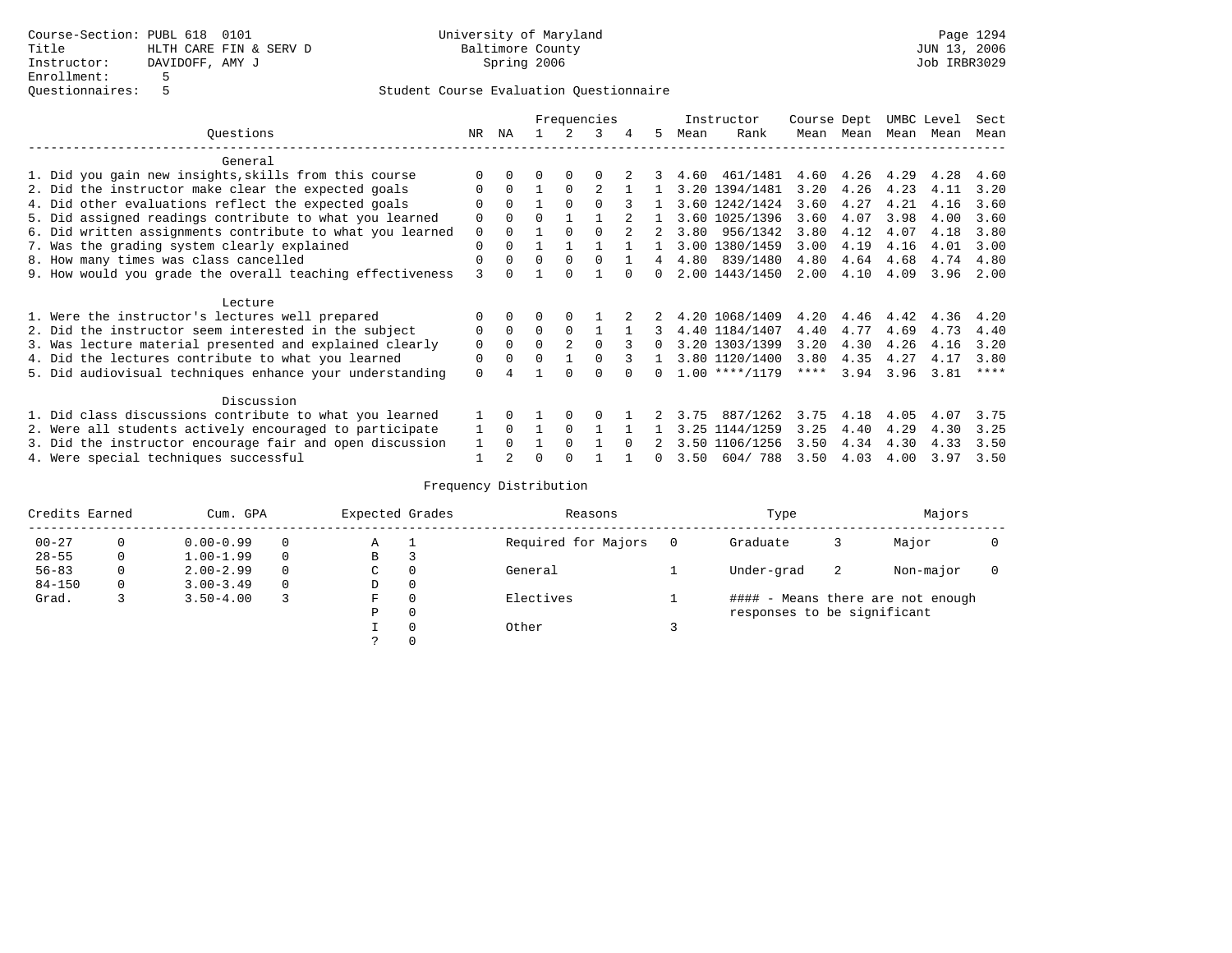|                                                           |                |              |          |             | Frequencies    |          |        |      | Instructor     | Course Dept |           | UMBC Level |      | Sect        |
|-----------------------------------------------------------|----------------|--------------|----------|-------------|----------------|----------|--------|------|----------------|-------------|-----------|------------|------|-------------|
| Ouestions                                                 | NR             | ΝA           |          |             | 3              | 4        | 5.     | Mean | Rank           |             | Mean Mean | Mean       | Mean | Mean        |
| General                                                   |                |              |          |             |                |          |        |      |                |             |           |            |      |             |
| 1. Did you gain new insights, skills from this course     |                | $\Omega$     | 0        | $\Omega$    |                |          |        | 4.14 | 967/1481       | 4.14        | 4.26      | 4.29       | 4.28 | 4.14        |
| 2. Did the instructor make clear the expected goals       | O              | $\Omega$     | $\Omega$ | $\Omega$    |                |          | 3      | 4.29 | 790/1481       | 4.29        | 4.26      | 4.23       | 4.11 | 4.29        |
| 3. Did the exam questions reflect the expected goals      |                | 6            | 0        | $\Omega$    | $\Omega$       |          |        | 5.00 | $***/1249$     | ****        | 4.37      | 4.27       | 4.24 | $***$ * * * |
| 4. Did other evaluations reflect the expected goals       | O              | $\Omega$     | O        | $\Omega$    |                |          |        | 4.29 | 706/1424       | 4.29        | 4.27      | 4.21       | 4.16 | 4.29        |
| 5. Did assigned readings contribute to what you learned   | $\Omega$       | $\Omega$     | 0        |             | ζ              |          |        | 3.57 | 1042/1396      | 3.57        | 4.07      | 3.98       | 4.00 | 3.57        |
| 6. Did written assignments contribute to what you learned |                | $\Omega$     | 0        | $\Omega$    |                |          |        | 4.17 | 626/1342       | 4.17        | 4.12      | 4.07       | 4.18 | 4.17        |
| 7. Was the grading system clearly explained               |                | $\Omega$     | O        | $\Omega$    | $\cap$         |          |        | 4.50 | 460/1459       | 4.50        | 4.19      | 4.16       | 4.01 | 4.50        |
| 8. How many times was class cancelled                     | $\Omega$       | $\Omega$     | $\Omega$ | $\Omega$    | <sup>0</sup>   |          | б.     | 4.86 | 770/1480       | 4.86        | 4.64      | 4.68       | 4.74 | 4.86        |
| 9. How would you grade the overall teaching effectiveness | $\overline{a}$ | <sup>n</sup> |          | $\cap$      | $\mathfrak{D}$ |          | $\cap$ |      | 3.60 1189/1450 | 3.60        | 4.10      | 4.09       | 3.96 | 3.60        |
| Lecture                                                   |                |              |          |             |                |          |        |      |                |             |           |            |      |             |
| 1. Were the instructor's lectures well prepared           |                |              |          | $\Omega$    | O              |          |        | 4.67 | 559/1409       | 4.67        | 4.46      | 4.42       | 4.36 | 4.67        |
| 2. Did the instructor seem interested in the subject      |                | $\Omega$     | $\Omega$ | $\Omega$    | $\Omega$       | $\Omega$ | 6      | 5.00 | 1/1407         | 5.00        | 4.77      | 4.69       | 4.73 | 5.00        |
| 3. Was lecture material presented and explained clearly   |                | $\Omega$     | $\Omega$ | $\Omega$    |                |          |        | 4.17 | 910/1399       | 4.17        | 4.30      | 4.26       | 4.16 | 4.17        |
| 4. Did the lectures contribute to what you learned        |                | $\Omega$     | $\Omega$ | $\Omega$    |                |          | 2      | 4.17 | 937/1400       | 4.17        | 4.35      | 4.27       | 4.17 | 4.17        |
| 5. Did audiovisual techniques enhance your understanding  | $\Omega$       |              |          |             |                |          |        |      | 3.00 1041/1179 | 3.00        | 3.94      | 3.96       | 3.81 | 3.00        |
| Discussion                                                |                |              |          |             |                |          |        |      |                |             |           |            |      |             |
| 1. Did class discussions contribute to what you learned   |                | $\Omega$     | O        | $\Omega$    |                |          |        | 4.67 | 264/1262       | 4.67        | 4.18      | 4.05       | 4.07 | 4.67        |
| 2. Were all students actively encouraged to participate   |                | $\Omega$     | $\Omega$ | $\mathbf 0$ | $\Omega$       |          | 5      | 4.83 | 276/1259       | 4.83        | 4.40      | 4.29       | 4.30 | 4.83        |
| 3. Did the instructor encourage fair and open discussion  | 1              | $\Omega$     | U        | $\Omega$    |                |          |        | 4.50 | 571/1256       | 4.50        | 4.34      | 4.30       | 4.33 | 4.50        |
| 4. Were special techniques successful                     |                |              |          |             |                |          |        | 4.40 | 218/ 788       | 4.40        | 4.03      | 4.00       | 3.97 | 4.40        |

| Credits Earned |   | Cum. GPA      |          | Expected Grades |          | Reasons             |   | Type                        |   | Majors                            |  |
|----------------|---|---------------|----------|-----------------|----------|---------------------|---|-----------------------------|---|-----------------------------------|--|
| $00 - 27$      |   | $0.00 - 0.99$ |          | А               | -2       | Required for Majors | 0 | Graduate                    | 3 | Major                             |  |
| $28 - 55$      | 0 | $1.00 - 1.99$ |          | В               | 3        |                     |   |                             |   |                                   |  |
| $56 - 83$      | 0 | $2.00 - 2.99$ |          | $\sim$<br>J     |          | General             |   | Under-grad                  | 4 | Non-major                         |  |
| $84 - 150$     | 0 | $3.00 - 3.49$ | $\Omega$ | D               | 0        |                     |   |                             |   |                                   |  |
| Grad.          |   | $3.50 - 4.00$ | 4        | F               | 0        | Electives           |   |                             |   | #### - Means there are not enough |  |
|                |   |               |          | Ρ               | 0        |                     |   | responses to be significant |   |                                   |  |
|                |   |               |          |                 | $\Omega$ | Other               |   |                             |   |                                   |  |
|                |   |               |          | っ               |          |                     |   |                             |   |                                   |  |